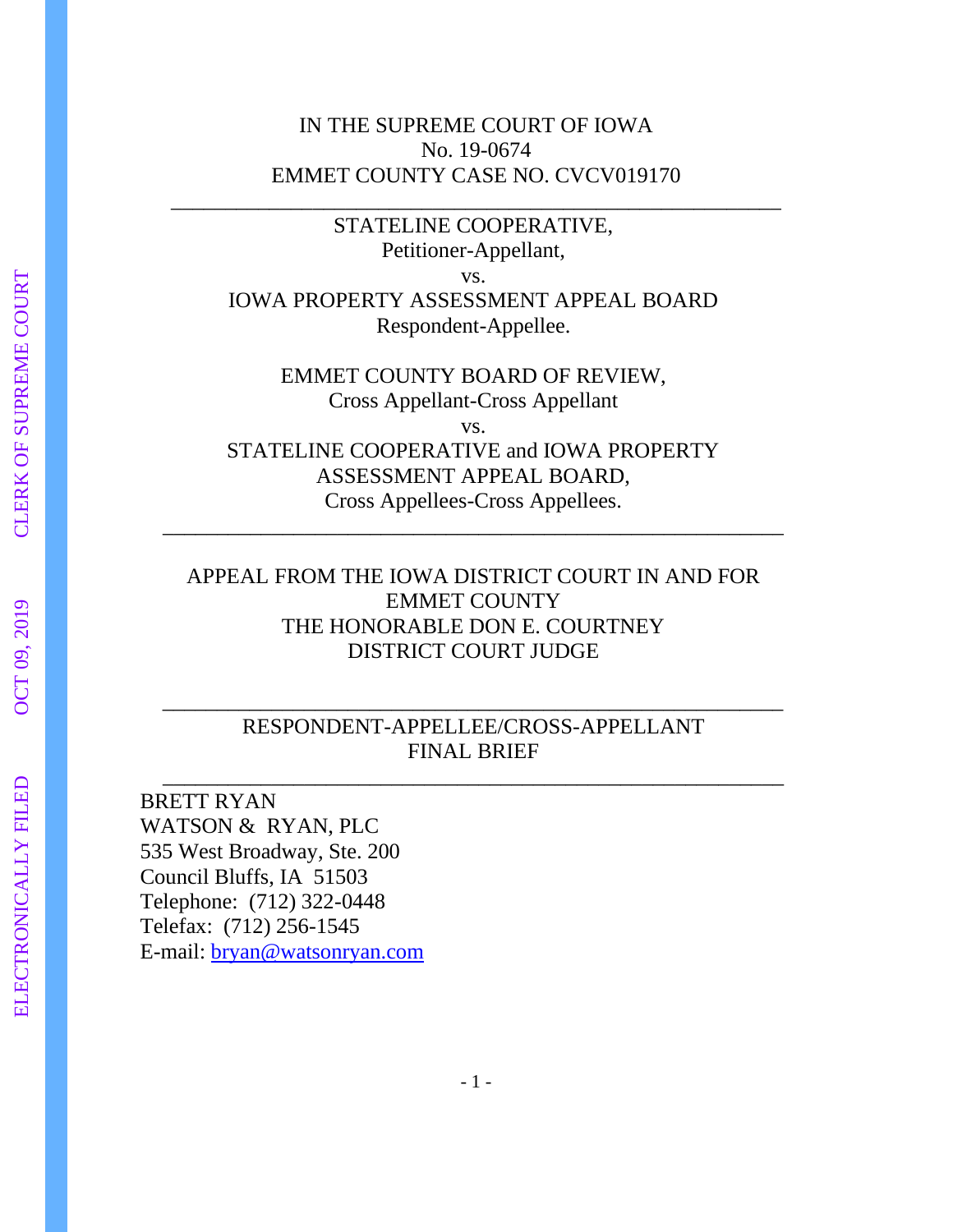### PROOF OF SERVICE

I hereby certify that on October 9, 2019, a copy of the Defendant-Appellee's Brief and Request for Oral Argument was served upon the following persons and upon the Clerk of the Supreme Court through the electronic filing of the same with the Iowa Judicial Brank Appellant Courts' EDMS system

/s/ Brett Ryan

### SIGNATURE

\_\_\_\_\_\_\_\_\_\_\_\_\_\_\_\_\_\_\_\_\_\_\_\_\_\_\_\_\_

### CERTIFICATE OF FILING

I hereby certify that on October 9, 2019, I filed this Defendant-Appellees Brief and Request for Oral Argument with the Clerk of the Supreme Court through electronic filing the same with the Iowa Judicial Branch Appellate Courts' EDMS system.

/s/ Brett Ryan

\_\_\_\_\_\_\_\_\_\_\_\_\_\_\_\_\_\_\_\_\_\_\_ BRETT RYAN, #AT0006799 WATSON & RYAN, PLC 535 West Broadway, Ste. 200 Council Bluffs, IA 51503 Telephone: (712) 322-0448 Telefax: (712) 256-1545 E-mail: bryan@watsonryan.com ATTORNEYS FOR APPELLEE/ CROSS-APPELLANT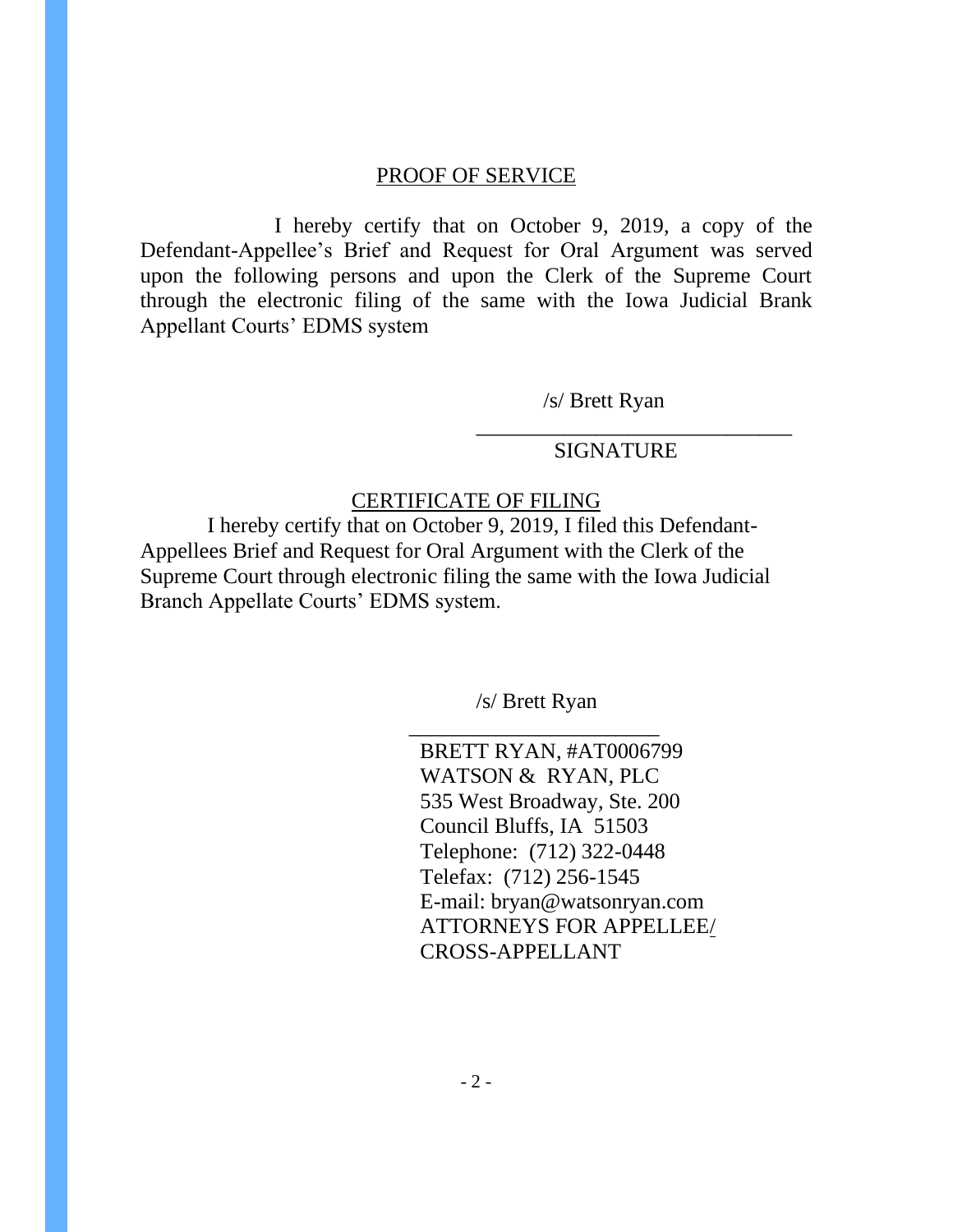# TABLE OF CONTENTS

| Nature of Case, Course of Proceedings and Disposition<br>A.                                                                                                                                                                                                |
|------------------------------------------------------------------------------------------------------------------------------------------------------------------------------------------------------------------------------------------------------------|
| <b>B.</b>                                                                                                                                                                                                                                                  |
| Argument                                                                                                                                                                                                                                                   |
| $\mathbf{I}$ .                                                                                                                                                                                                                                             |
| STATELINE'S ARGUMENT THAT THE DISTRICT<br>$\mathbf{u}$ .<br>COURT LACKS JURISDICTION TO HEAR THE BOARD'S                                                                                                                                                   |
| <b>CLAIMS FOR EXEMPTION ARE STRICTLY</b><br>Ш.<br>SCRUTINIZED UNDER IOWA LAW, WHICH PREVENTS<br>EMPTION OF ANY PROPERTY LISTED ON THE ASSESSOR'S<br>CARD WHICH WAS INCLUDED PURSUANT TO THE IOWA                                                           |
| THE DISTRICT COURT'S RULING THAT THE PAAB'S<br>IV.<br>FINDING THAT STATELINE FAILED TO PROVIDE RELIABLE<br>EVIDENCE OF VALUE OF THE ALLEGEDLY EXEMPT<br>PORTIONS OF THE FEED MILL AND THE GRAIN BINS WAS<br>A FINDING OF FACT THAT SHOULD NOT BE DISTURBED |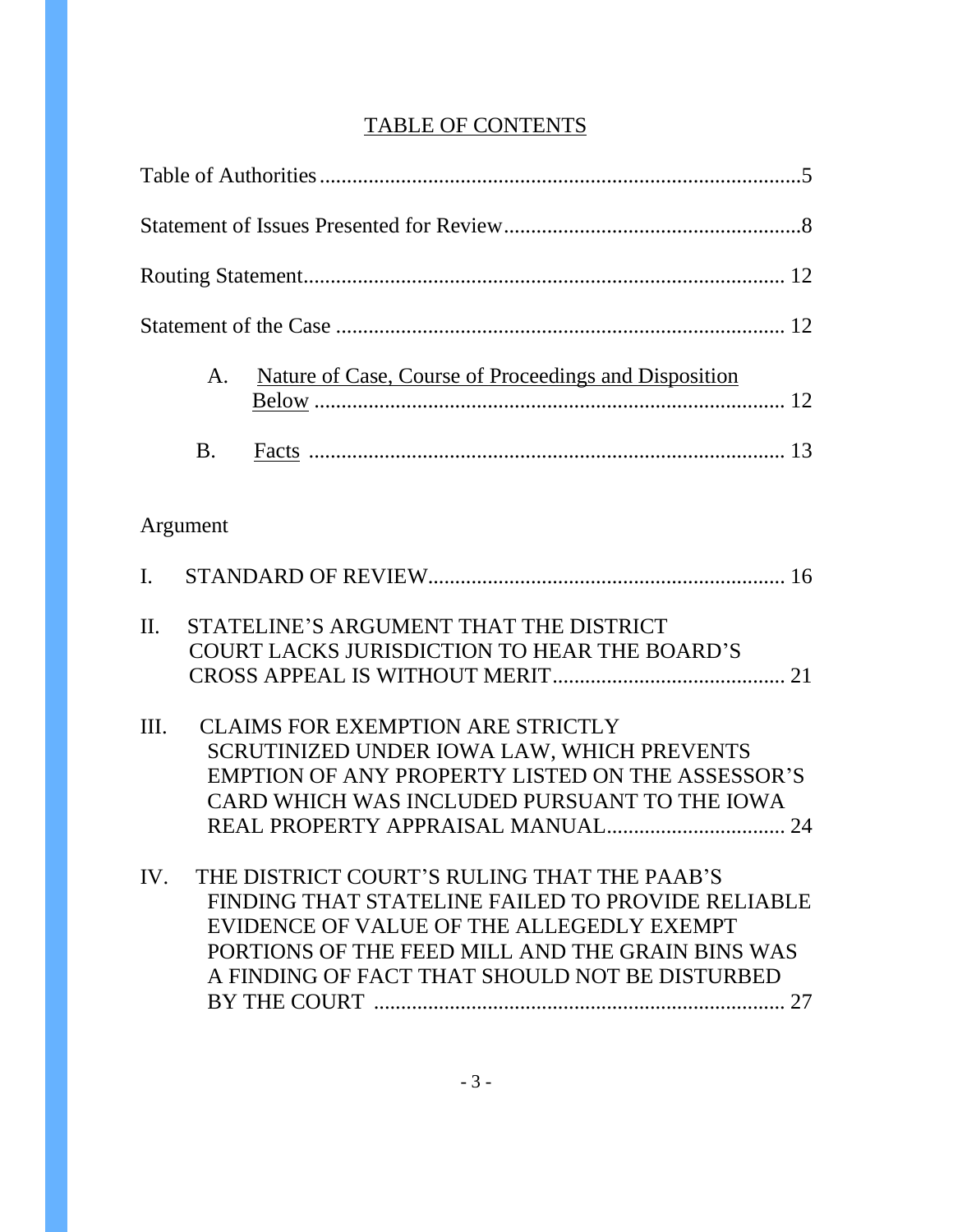|     | EVEN IF STATELINE ESTABLISHES THAT SOME OF ITS |
|-----|------------------------------------------------|
|     | PROPERTY IS EXEMPT, ITS APPEAL CANNOT SUCCEED  |
|     | UNLESS IT CARRIES THE BURDEN OF PROVING THE    |
|     | VALUE ABSENT THE EXEMPT EQUIPMENT28            |
|     |                                                |
| VI. | THE DISTRICT COURT'S DECISION THAT THE PAAB    |
|     | CORRECTLY DETERMINED THAT THE GRAIN BINS AND   |
|     | PROTIONS OF THE FEED MILL BUILDING WERENOT     |
|     | EXEMPT EQUIPMENT WAS CORRECT 32                |
|     |                                                |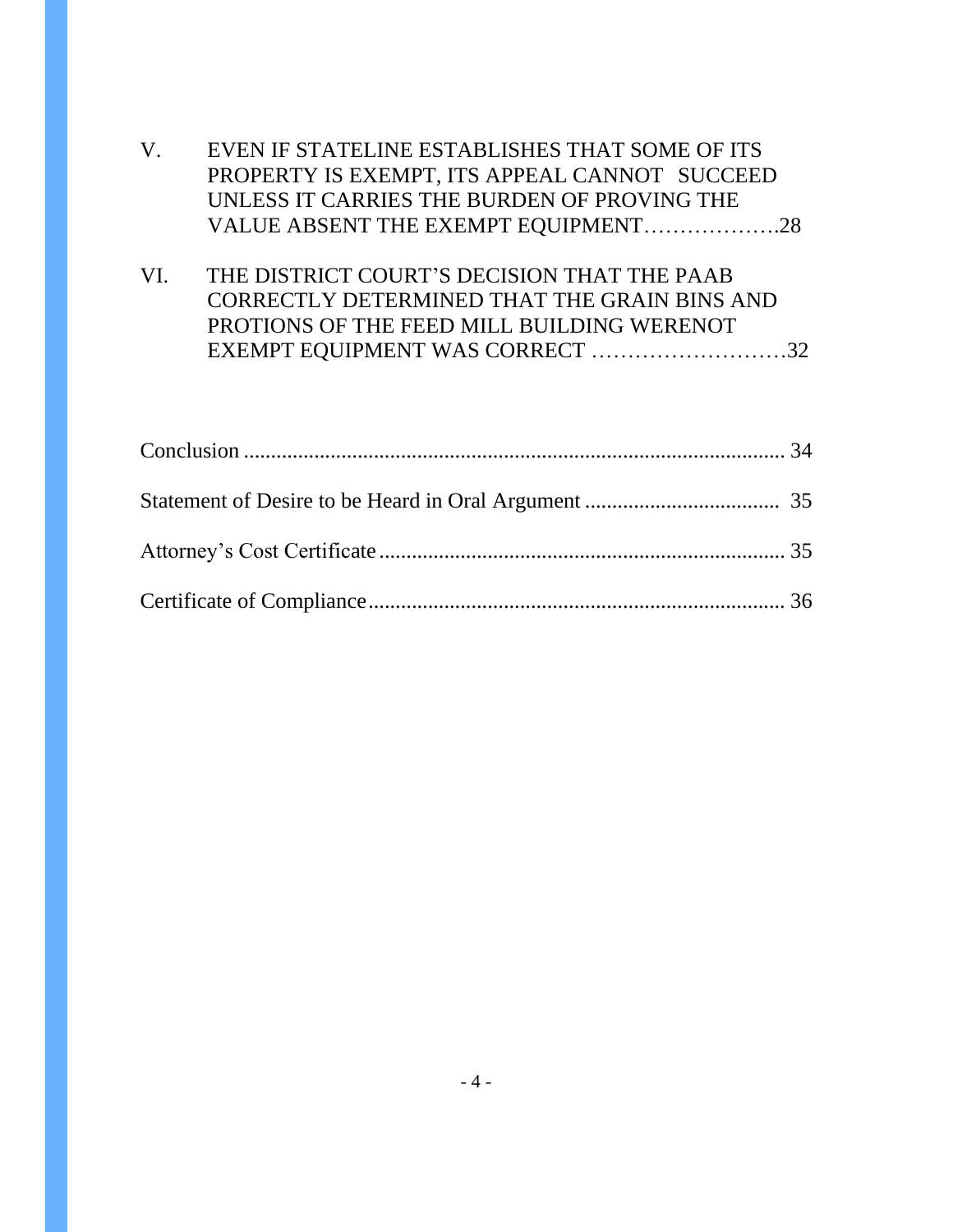### TABLE OF AUTHORITIES

| Cases                                                                 |
|-----------------------------------------------------------------------|
| Barnes v. Iowa Dept. of Transp.                                       |
|                                                                       |
| Bethesda Foundation v. Board of Review of Madison County              |
|                                                                       |
| Christiansen v. Iowa Bd. of Educ. Examiners                           |
|                                                                       |
| City of Hiawatha v. City Development Board                            |
|                                                                       |
| Clark v. Vicorp Rests., Inc.                                          |
|                                                                       |
| Deere Manufacturing Co. v. Zeiner                                     |
|                                                                       |
| Dickinson v. Zurko                                                    |
|                                                                       |
| Doerfer Div. of CCA v. Nicol                                          |
|                                                                       |
| Dow City Senior Citizens Housing, Inc. v. Board of Review of Crawford |
|                                                                       |
| Excel Corp. v. Smithart                                               |
|                                                                       |
| Griffin Pipe Products v. Board of Review of Pottawattamie County      |
| 34                                                                    |
| Iowa Ag. Const. Co., Inc. v. Iowa State Bd. of Tax Review             |
|                                                                       |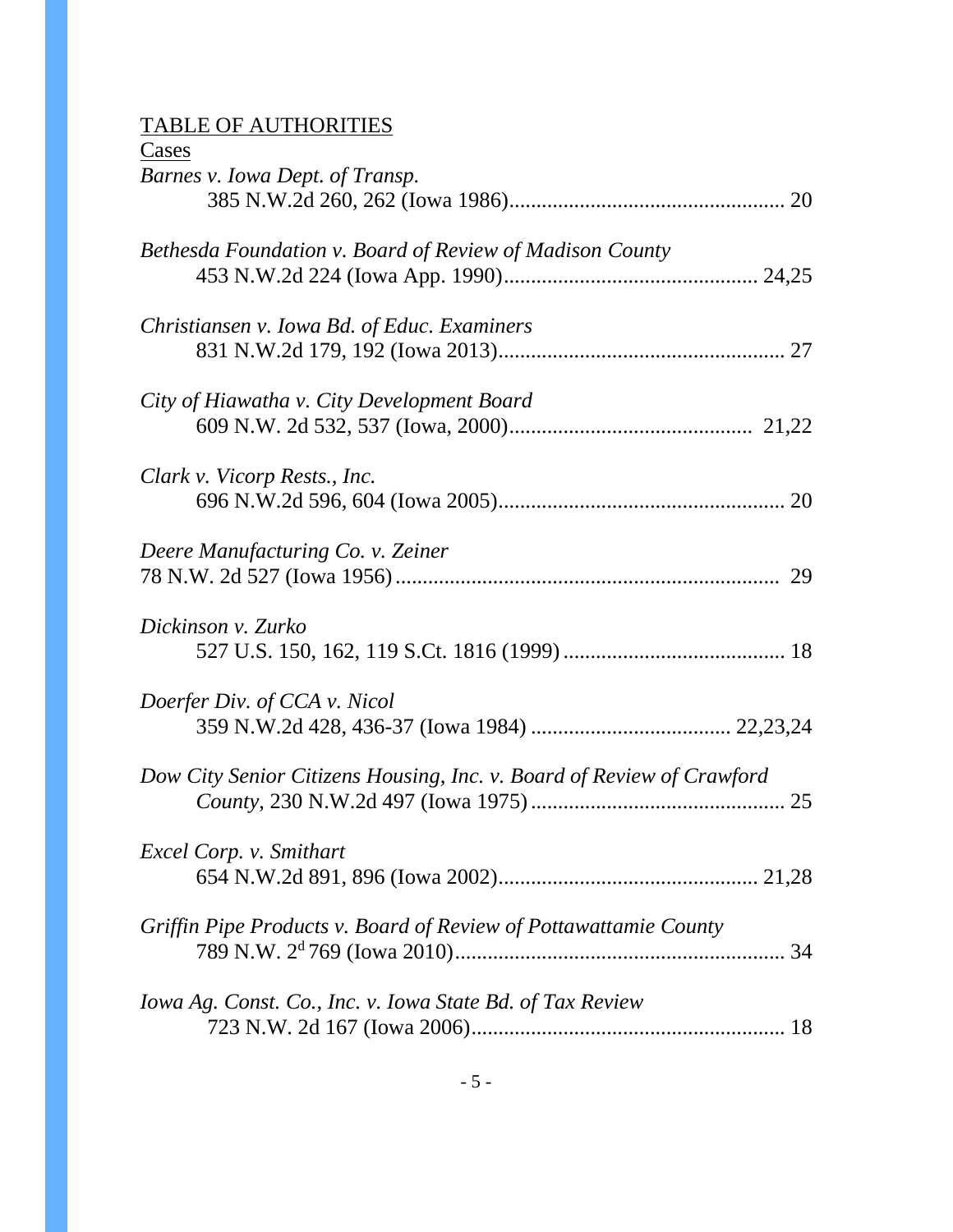| Mayflower Homes v. Wapello County Bd. of Review          |  |
|----------------------------------------------------------|--|
| Mycogen Seeds v. Sands                                   |  |
| Norwest Credit, Inc. v. City of Davenport                |  |
| Oswald v. Bulkmatic Transport                            |  |
| St. Luke's Hosp. v. Gray                                 |  |
| Schoenfeld v. FDL Foods, Inc.                            |  |
| Soo Line R.R. v. Iowa Dept. of Transp.                   |  |
| Stateline v. Board of Review of Union County, Iowa       |  |
| Thomas v. Iowa Public Employees' Retirement System       |  |
| United States v. L.J. Garner                             |  |
| Universal Camera Corp. v. National Labor Relations Board |  |
| Wendling Quarries v. Property Assessment Appeal Board    |  |
| White v. Board of Review of Polk County                  |  |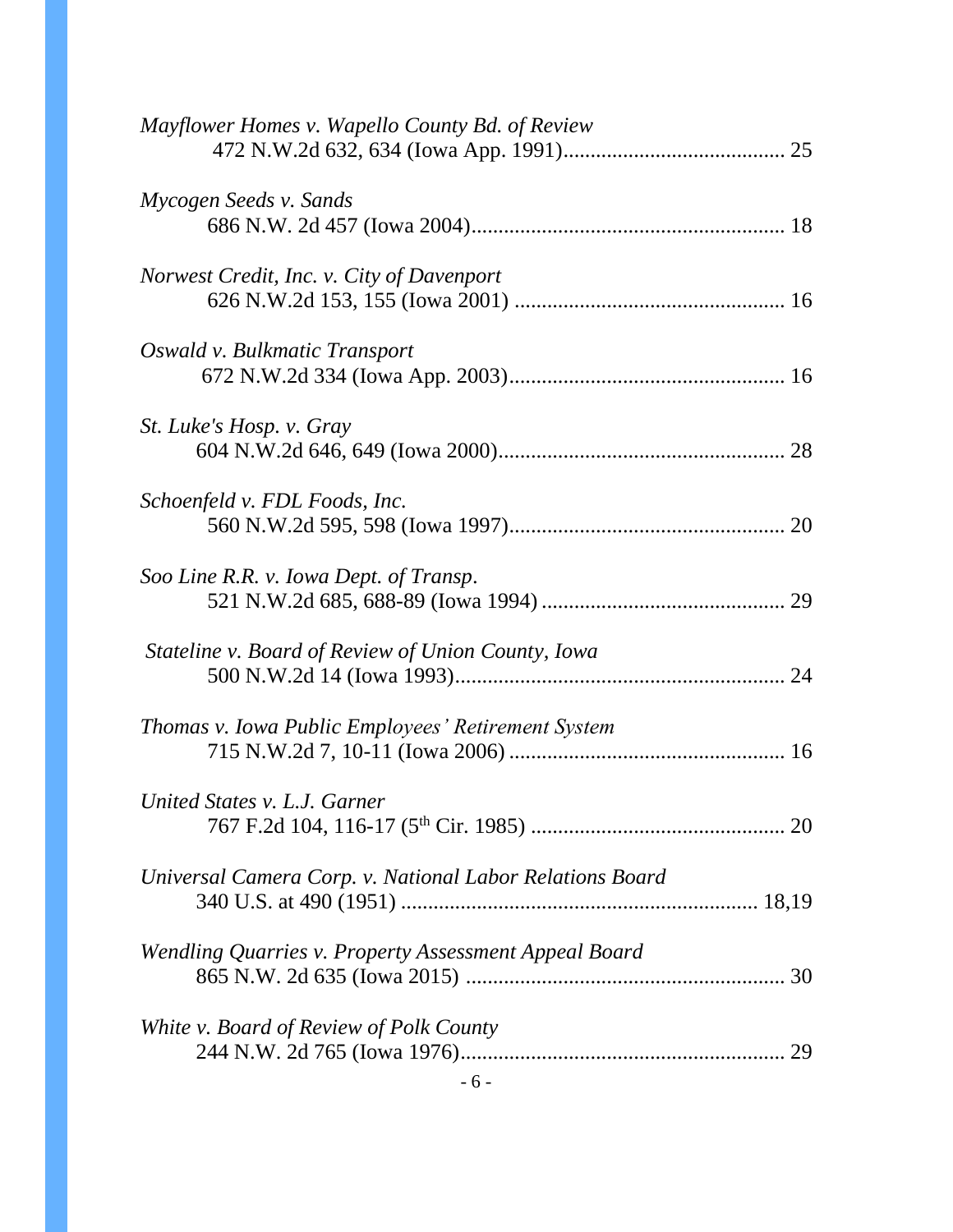# **Statutes and Rules**

# **Other Authorities**

Arthur E. Bonfield, Amendments to Iowa Administrative Procedure Act (1998), Chapter 17A, Code of Iowa (House File 667 As Adopted) 62 (1998), Iowa State Bar Association (May 1998) ................16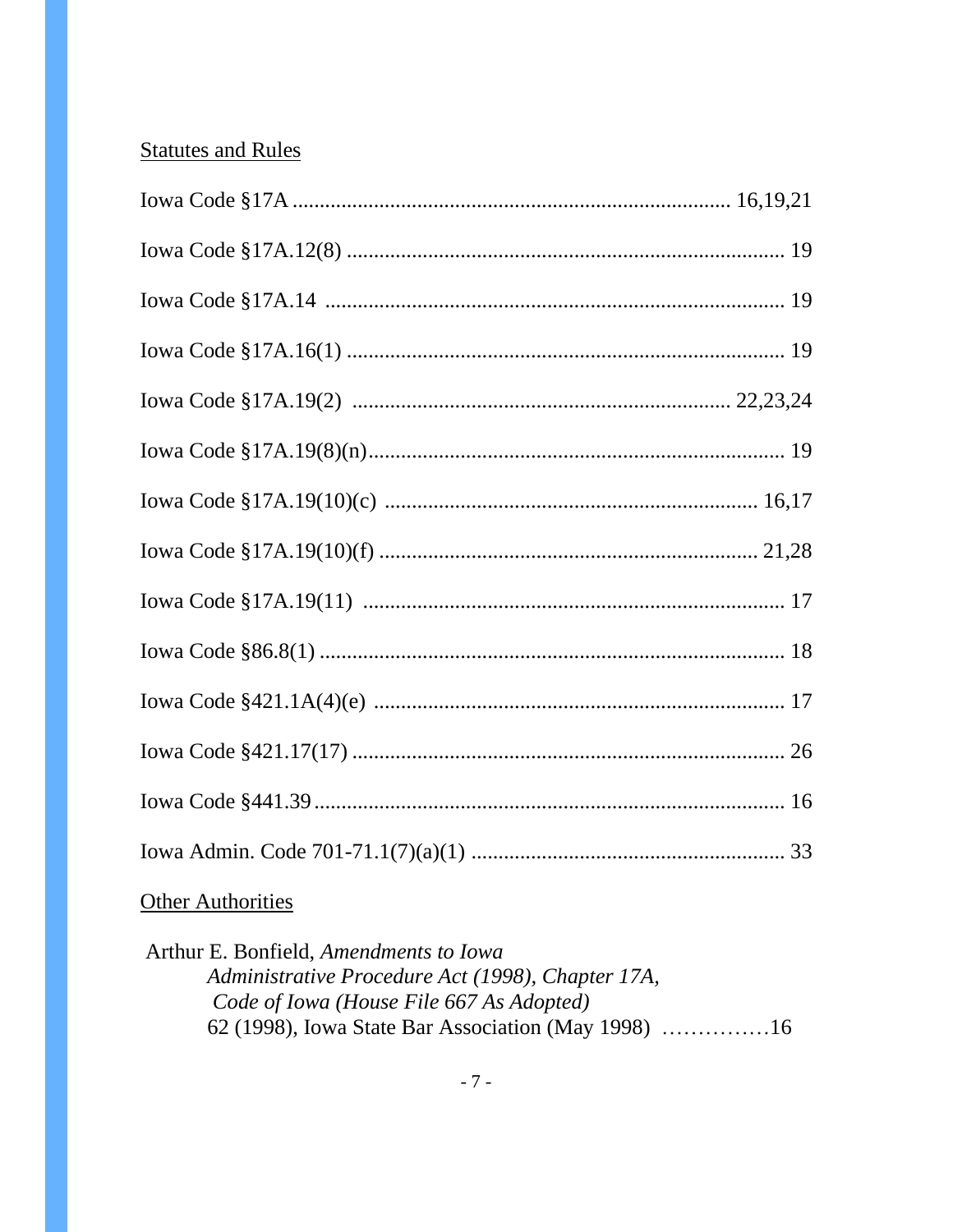#### STATEMENT OF ISSUES PRESENTED FOR REVIEW

### I. STANDARD OF REVIEW

Iowa Code §441.39

*Thomas v. Iowa Public Employees' Retirement System* 715 N.W.2d 7, 10-11 (Iowa 2006)

Iowa Code §17A.19(10)(c)

Arthur E. Bonfield, *Amendments to Iowa Administrative Procedure Act (1998), Chapter 17A, Code of Iowa (House File 667 As Adopted)* 62 (1998), Iowa State Bar Association (May 1998)

*Norwest Credit, Inc. v. City of Davenport* 626 N.W.2d 153, 155 (Iowa 2001)

*Oswald v. Bulkmatic Transport* 672 N.W.2d 334 (Iowa App. 2003)

Iowa Code §17A.19(10)(f)).

Iowa Code §17A.19(11)

Iowa Code §17A.19(10)(c).

Iowa Code §421.1A(4)(e)

*Mycogen Seeds v. Sands* 686 N.W. 2d 457 (Iowa 2004)

Iowa Code §86.8(1)

*Iowa Ag. Const. Co., Inc. v. Iowa State Bd. of Tax Review* 723 N.W. 2d 167 (Iowa 2006)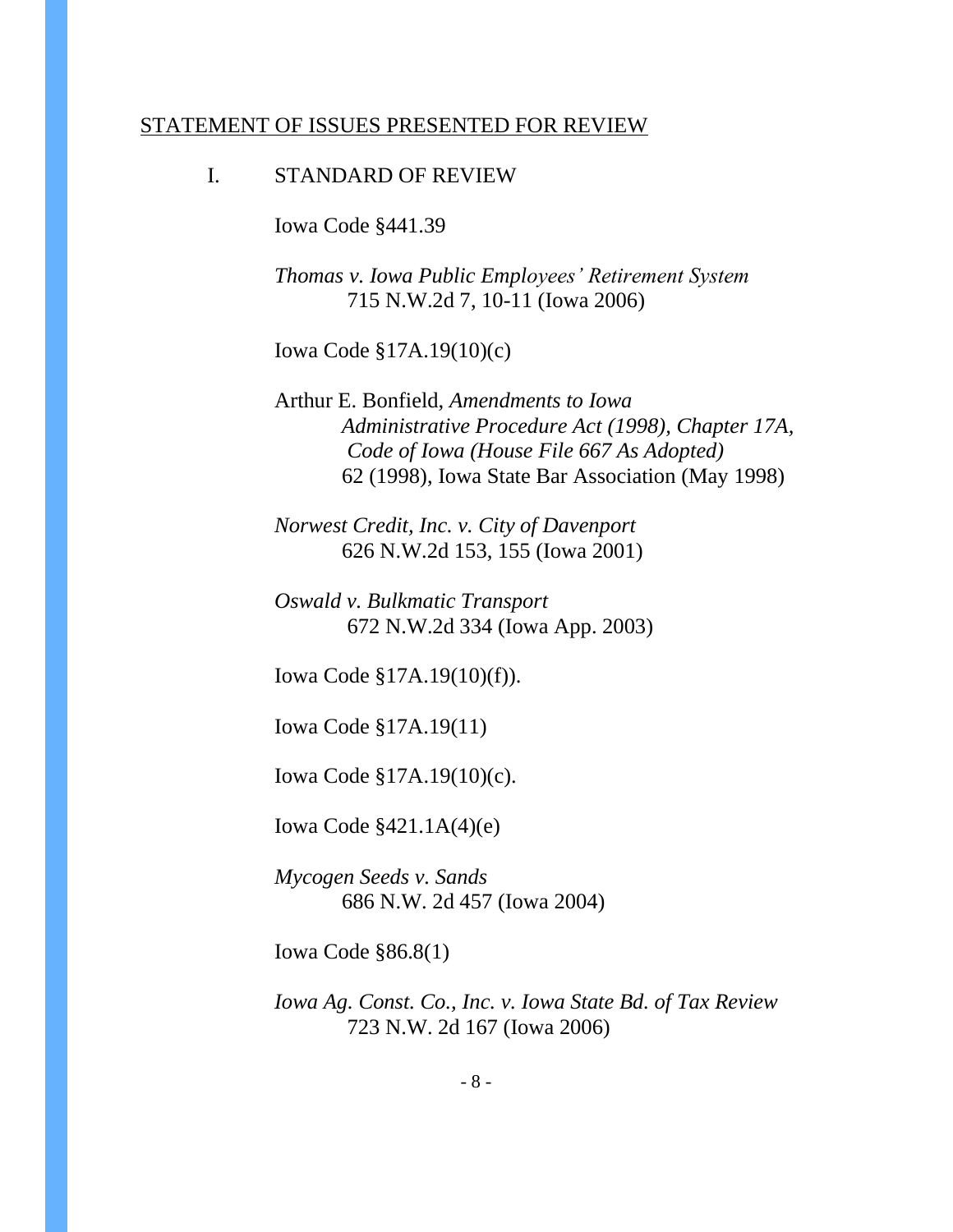*Dickinson v. Zurko* 527 U.S. 150, 162, 119 S.Ct. 1816 (1999)

*Universal Camera Corp. v. National Labor Relations Board* 340 U.S. at 490 (1951)

Iowa Code §17A.16(1)

Iowa Code §17A.14

Iowa Code §17A.12(8)

Iowa Code §17A.19(8)(n)

*Soo Line R.R. v. Iowa Dept. of Transp*. 521 N.W.2d 685, 688-89 (Iowa 1994)

*Barnes v. Iowa Dept. of Transp.* 385 N.W.2d 260, 262 (Iowa 1986)

*Schoenfeld v. FDL Foods, Inc.* 560 N.W.2d 595, 598 (Iowa 1997).

*United States v. L.J. Garner* 767 F.2d 104, 116-17 (5<sup>th</sup> Cir. 1985)

*Excel Corp. v. Smithart* 654 N.W.2d 891, 896 (Iowa 2002)

Iowa Code §17A.19(10)(*f* )

*Clark v. Vicorp Rests., Inc.* 696 N.W.2d 596, 604 (Iowa 2005)

## II. DOES THE DISTRICT COURT LACK JURISDICTION TO HEAR THE BOARD'S CROSS APPEAL?

Iowa Code §17A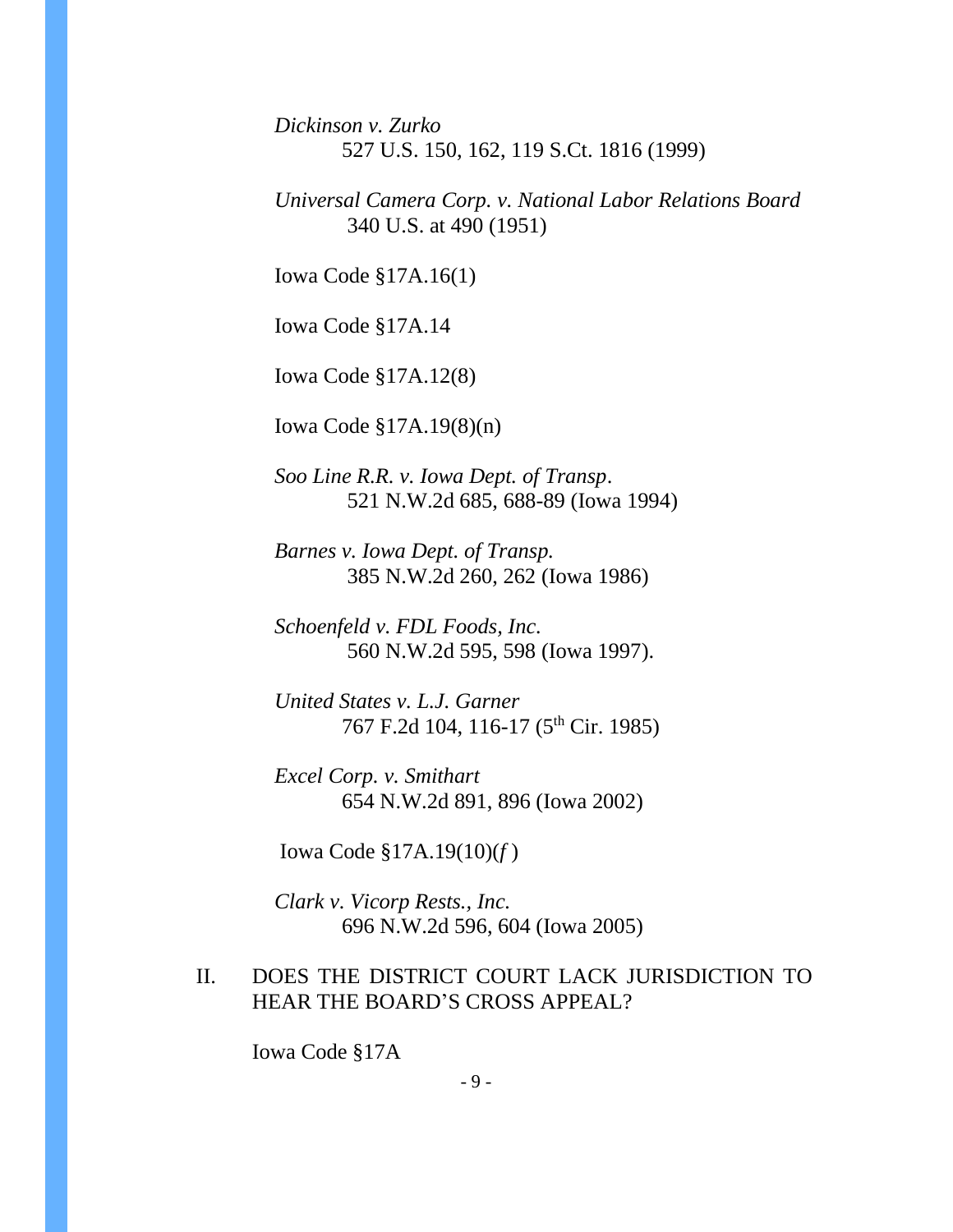*City of Hiawatha v. City Development Board* 609 N.W. 2d 532, 537 (Iowa, 2000)

Iowa Code §17A.19(2)

*Doerfer Div. of CCA v. Nicol* 359 N.W.2d 428, 436-37 (Iowa 1984)

III. DOES IOWA LAW REQUIRE STRICT SCRUTINY OF EXEMPTION CLAIMS PROVIDNG EXEMPTION OF ANY PROPERTY LISTED ON THE ASSESSOR'S CARD WHICH WAS INCLUDED PURSUANT TO THE IOWA REAL PROPERTY APPRAISAL MANUAL ?

*Stateline v. Board of Review of Union County, Iowa* 500 N.W.2d 14 (Iowa 1993)

*Bethesda Foundation v. Board of Review of Madison County* 453 N.W.2d 224 (Iowa App. 1990)

*Mayflower Homes v. Wapello County Bd. of Review* 472 N.W.2d 632, 634 (Iowa App. 1991)

*Dow City Senior Citizens Housing, Inc. v. Board of Review of Crawford County*, 230 N.W.2d 497 (Iowa 1975)

Iowa Code §421.17(17)

IV. WAS THE DISTRICT COURT'S RULING THAT STATELINE FAILED TO PROVIDE RELIABLE EVIDENCE OF VALUE OF THE ALLEGEDLY EXEMPT PORTIONS OF THE FEED MILL AND THE GRAIN BINS A FINDING OF FACT THAT SHOULD NOT BE DISTURBED BY THE COURT?

*Christiansen v. Iowa Bd. of Educ. Examiners* 831 N.W.2d 179, 192 (Iowa 2013)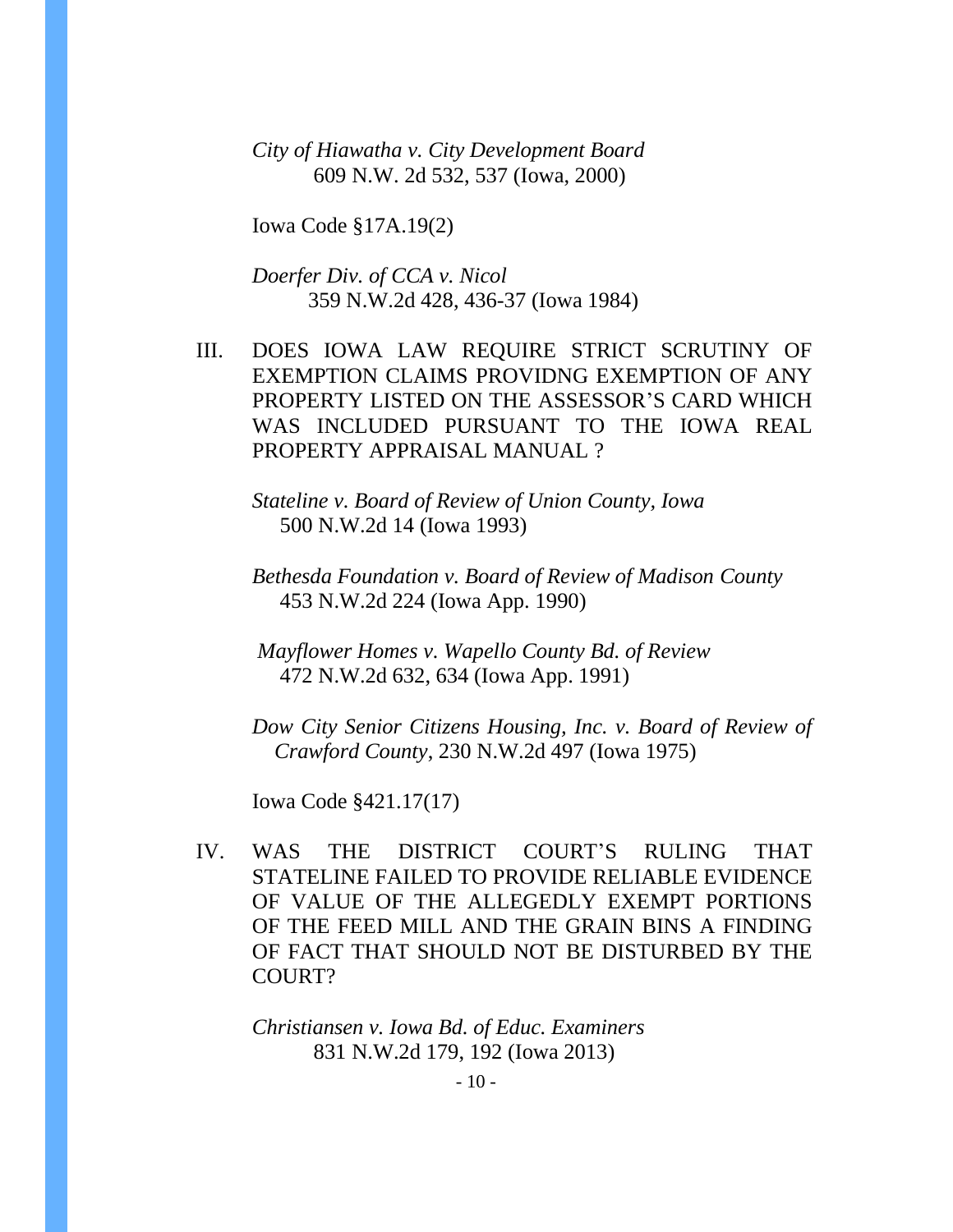*Excel Corp. v. Smithart* 654 N.W.2d 891, 896 (Iowa 2002)

Iowa Code §17A.19(10)(*f* )

*St. Luke's Hosp. v. Gray* 604 N.W.2d 646, 649 (Iowa 2000)

V. CAN STATELINE CARRY ITS BURDEN OF PROOF IF IT FAILED TO PROVE THE PROPERTY'S VALUE ABSENT THE EXEMPT EQUIPMENT?

*White v. Board of Review of Polk County* 244 N.W. 2d 765 (Iowa 1976)

*Deere Manufacturing Co. v. Zeiner* 78 N.W. 2d 527 (Iowa 1956)

*Wendling Quarries v. Property Assessment Appeal Board* 865 N.W. 2d 635 (Iowa 2015)

VI. WAS THE DISTRICT COURT'S DECISION THAT THE PAAB CORRECTLY DETERMINED THAT THE GRAIN BINS AND PROTIONS OF THE FEED MILL BUILDING WERE NOT EXEMPT EQUIPMENT CORRECT?

Iowa Admin. Code 701-71.1(7)(a)(1)

*Griffin Pipe Products v. Board of Review of Pottawattamie County,* 789 N.W.2d 769 (Iowa 2010)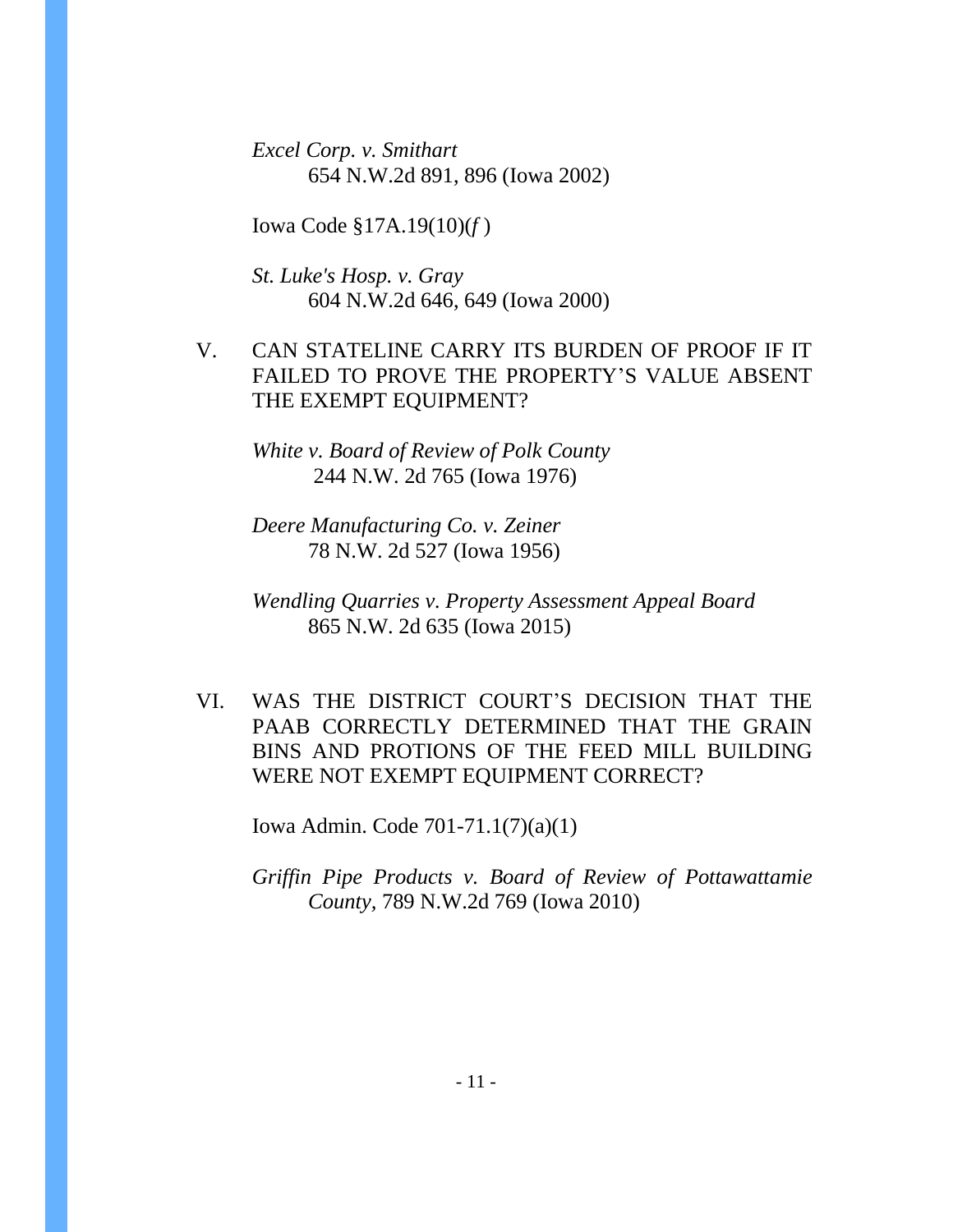#### **ROUTING STATEMENT**

The issues raised in this appeal are matters of settled law in Iowa, and the Court of Appeals is an appropriate venue for the hearing of this matter.

#### **STATEMENT OF THE CASE**

#### A. Nature of Case, Course of Proceedings and Disposition Below.

This case is an appeal and cross-appeal by Stateline Cooperative ("Stateline") and the Emmet County Board of Review (the "Board") from decisions of the Iowa Property Assessment Appeal Board's (the "PAAB") decision that held that certain property of Stateline's was exempt as equipment in a manufacturing establishment. Specifically, the parties disagree as to the amount of property that is exempt as equipment. Further, the Board contends that Stateline failed to carry its burden of proof by showing what the value of the property is absent the claimed exempt equipment.

The Board substantially agrees with Stateline's summary of the proceedings before the PAAB and the District Court set forth in Sections II and III of Stateline's Brief, and as such adopts same, rather than re-stating them in its Brief.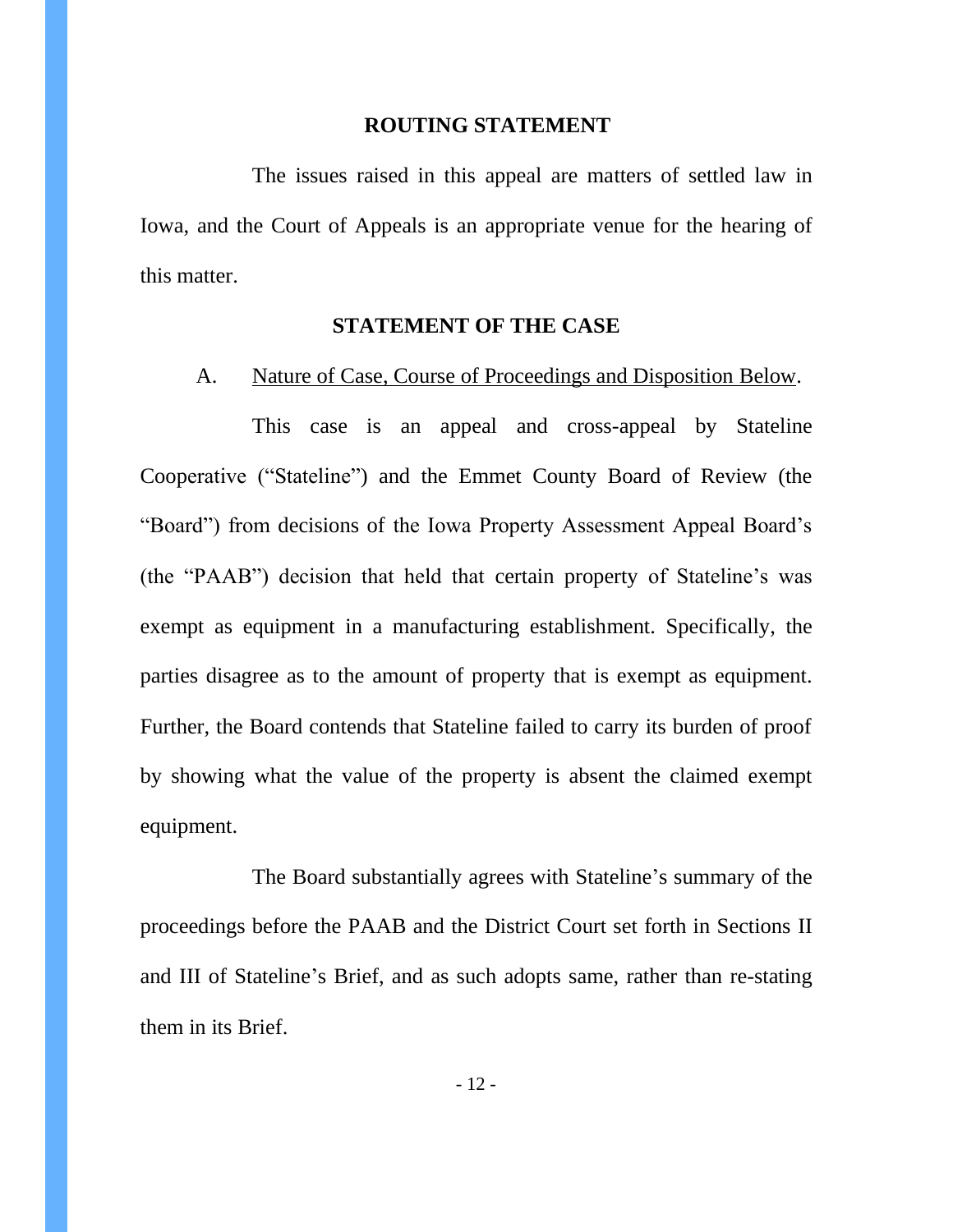### B. Facts.

This case is a property tax appeal taken by the plaintiff, and involves an animal feed manufacturing facility located in Emmet County, Iowa, and fully described in the taxpayer's Petition. As of January 1, 2014, the assessed value for the property is \$4,272,900.00. The taxpayer claims that the fair market value of its real property is lower than that figure, claiming that the assessment includes property exempt from taxation as machinery used in manufacturing establishments.

The Taxpayer purchased the ground on which the subject property sits in 2013 for \$315,907.19 (App.pp. 1082-1083). The taxpayer constructed the improvements at the subject property in 2013 at a cost of \$10,082,891.09 (App.pp 1080-1081), beginning operations in June of 2013. The Taxpayer claims that its assessment improperly includes exempt property, specifically, machinery used in a manufacturing establishment. The Taxpayer provided evidence which consisted of two of its employees, David Edge, C.E.O., and Cherilyn Krichau, feed department manager, who claim that over 90% of the subject property's cost is machinery used in a manufacturing establishment.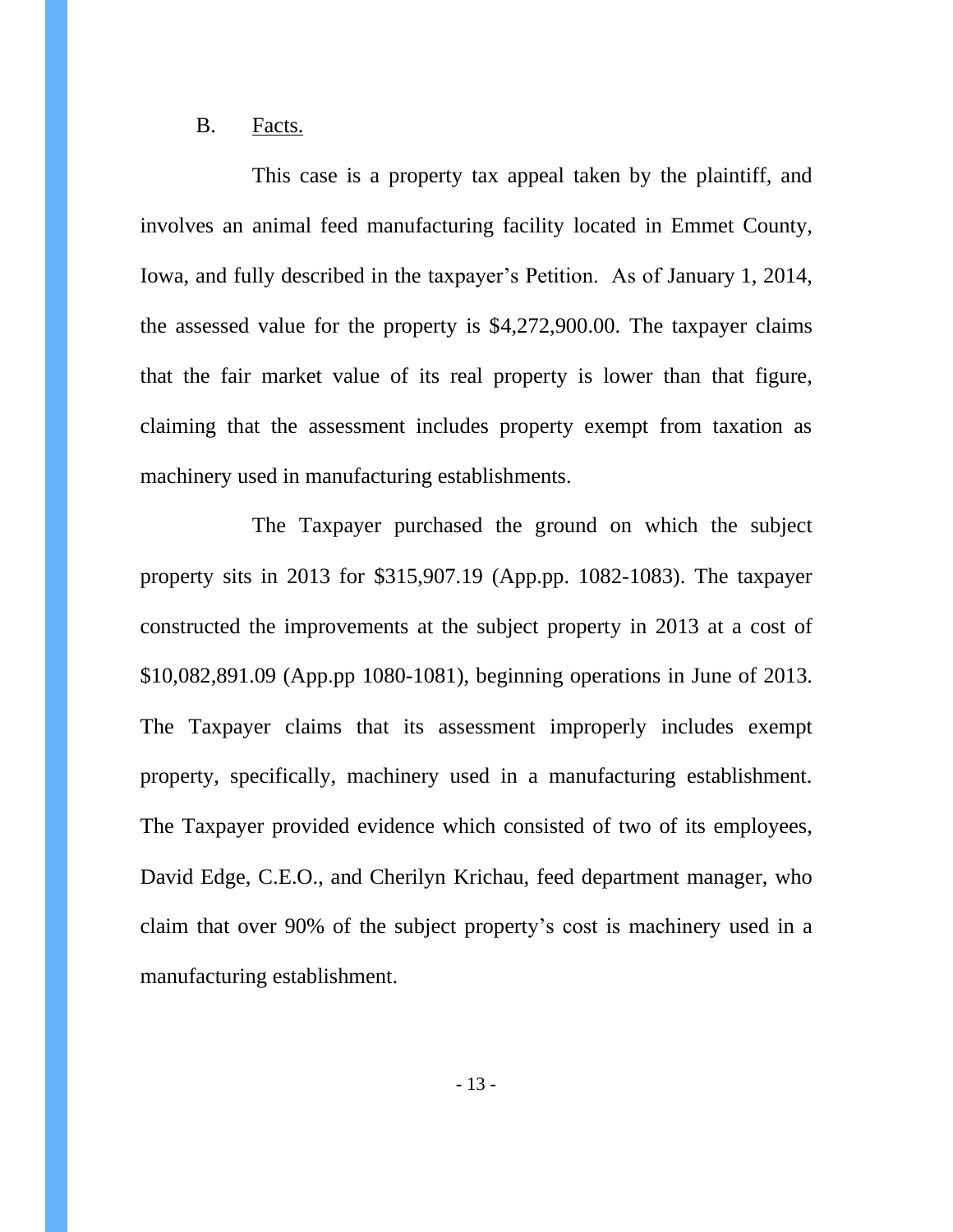Ms. Krichau did not express any opinion of the value of the property. Her testimony largely consisted of identifying the exhibits and telling the Appeal Board what each piece of equipment did. Ms. Krichau did not do any independent analysis as to whether or not a portion of the property was exempt manufacturing equipment, instead relying upon Mr. Edge's determination that a portion of the property was exempt manufacturing equipment. (App.pp. 1102).

Mr. Edge did express a conclusion of value, which he determined by taking the price per square foot assigned to the warehouse on the property (which he agreed was a building), applied that price per square foot to the square footage of the feed mill, and concluded that all other value had to be equipment value. (App.p. 1086). Mr. Edge was the only witness that expressed an opinion of value, based upon the analysis set forth above, reaching a conclusion of \$870,700.00.

The Board presented testimony from Barb Bohm, the Emmet County Assessor, and Ted Goslinga, appraiser for Vanguard Appraisals, who assessed the subject property. The Board did not dispute the Taxpayer's status as a manufacturing facility, or the legal position that machinery used in manufacturing establishments is exempt from taxation. The testimony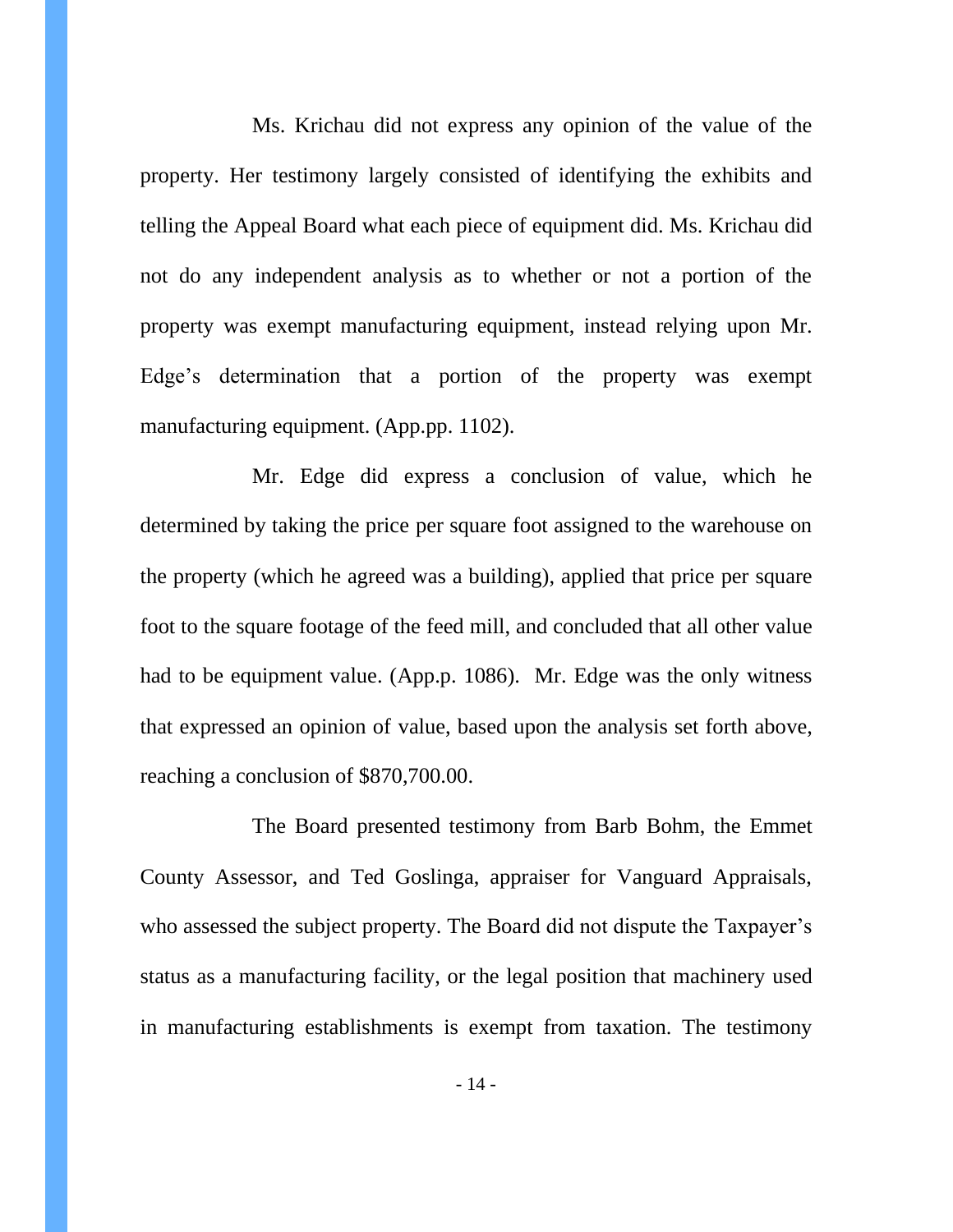from both Mr. Goslinga and Ms. Bohm was that they exempted all machinery used in the subject property pursuant to the Iowa Real Property Appraisal Manual, and that the Taxpayer's position was attempting to turn essentially the entire plant into exempt machinery. Further, Mr. Goslinga testified that Mr. Edge's determination of value wasn't consistent with the characteristics of the property.

On remand, Stateline provided additional evidence as to the allocation of value to the feed mill, and two exterior grain bins on the property. This consisted of the testimony of Don Vaske. Mr. Vaske's testimony was basically an allocation of the assessed value based upon his opinions of what percentage of construction costs for the components of the feed mill and the grain bins were, and then applied the percentage he felt was "equipment" to the assessed value for the feed mill and grain bins, respectively. (App.pp. 1107-1146). Mr. Vaske did not consider any costs for site preparation, and did not consider the actual construction costs of either the feed mill or the grain bins, which was shown to be much higher than the figures used by Vaske. (App.pp. 1161-1172; 1166). At no time has Stateline provided independent evidence of value for any part of the subject property, or for the property as a whole. Their evidence has solely consisted of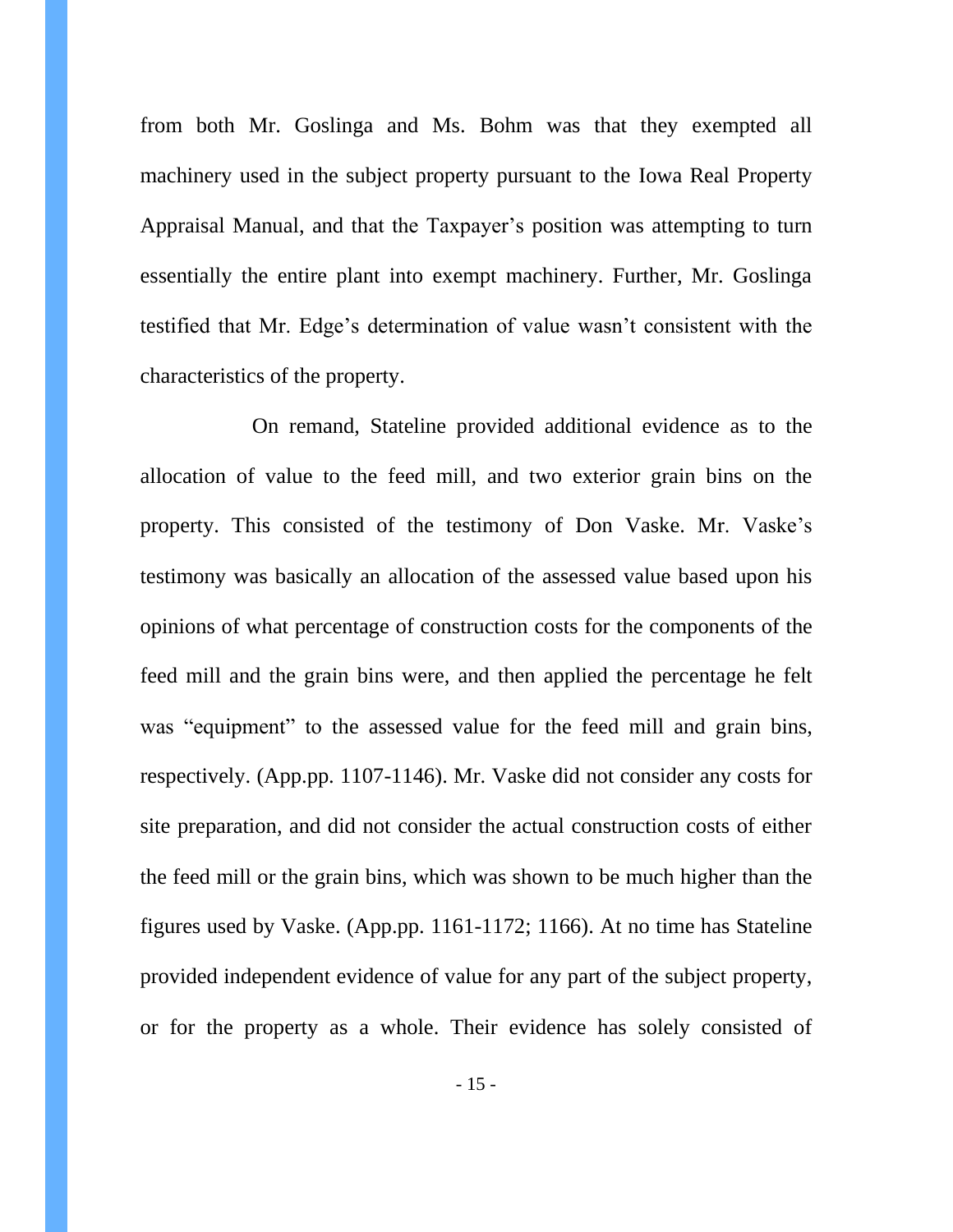subtracting components of the assessed value from the property record card prepared by the Assessor.

### **ARGUMENT**

#### **I. STANDARD OF REVIEW**

Appeals of agency decisions such as those from the PAAB are limited to the correction of errors at law. Iowa Code §441.39. This means that an agency decision is subject to reversal if it is based upon an erroneous interpretation of law. *Thomas v. Iowa Public Employees' Retirement System*, 715 N.W.2d 7, 10-11 (Iowa 2006)(citing Iowa Code §17A.19(10)(c) and Arthur E. Bonfield, *Amendments to Iowa Administrative Procedure Act (1998) Chapter 17A, Code of Iowa (House File 667 As Adopted)* 62 (1998) Iowa State Bar Association (May 1998)). *See, also, Norwest Credit, Inc. v. City of Davenport*, 626 N.W.2d 153, 155 (Iowa 2001) (under correction-of-law standard, the courts are not bound by lower tribunals' determinations of law but instead interpret the law on their own). This standard also means that the Court must reverse an agency decision based on a factual determination not supported by substantial evidence in the record. *Oswald v. Bulkmatic Transport*, 672 N.W.2d 334 (Iowa App. 2003)(citing Iowa Code §17A.19(10)(f)).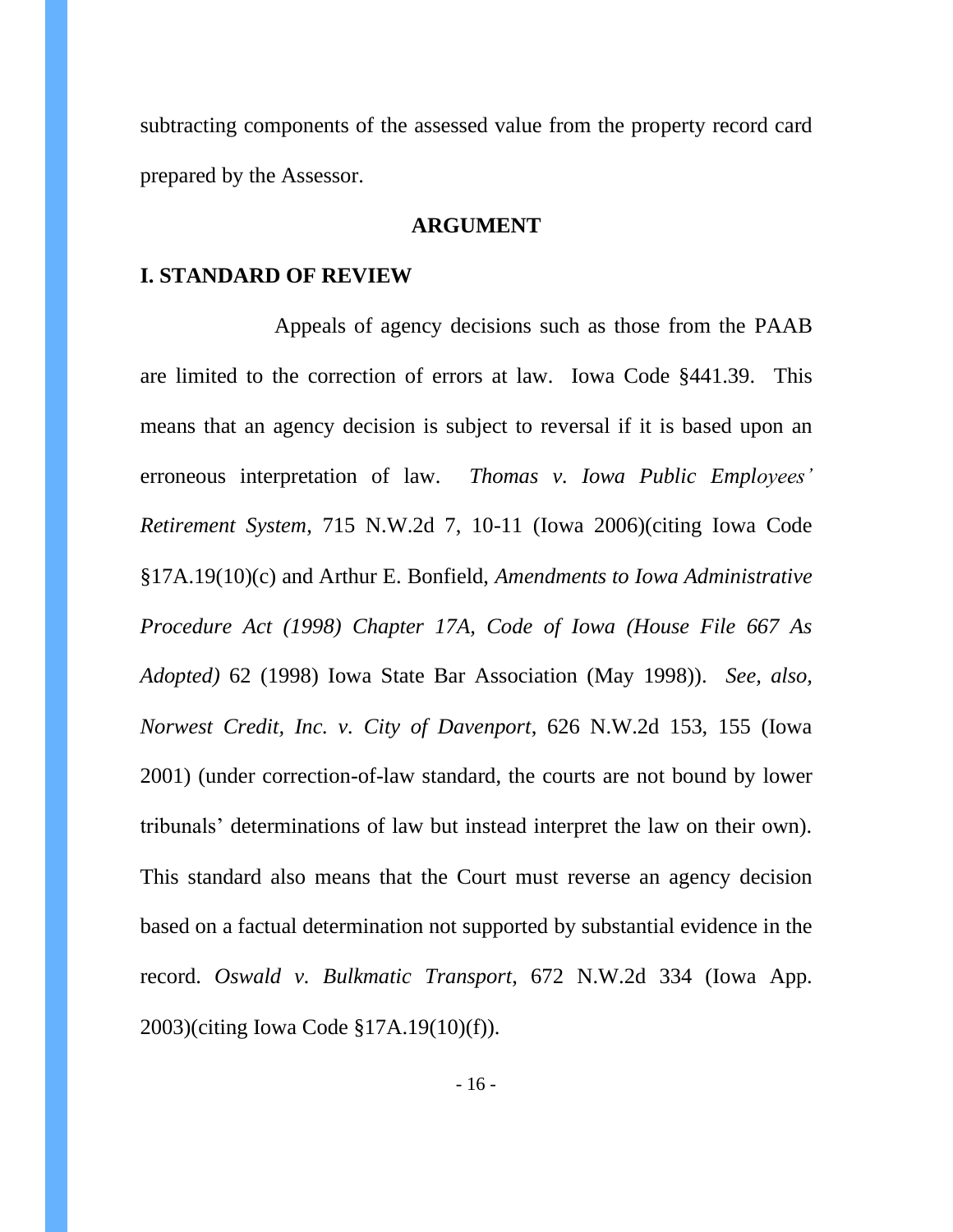It is important to note that the PAAB is not entitled to any deference in their interpretation of Iowa law. Iowa Code §17A.19(11) makes it clear that the District Courts are not to give *any* deference to the view of an agency as to *whether* a particular matter has been vested by law to the agency's discretion and, if the matter has not been vested in the agency's discretion, the District Court is to give no deference to the agency's view. Likewise, the District Court *shall* reverse, modify or grant appropriate relief when the agency's decision is based on an erroneous interpretation of law whose interpretation has not clearly been vested by a provision of the law in the discretion of the agency. Iowa Code §17A.19(10)(c).

Nothing in the PAAB's enabling statute (or any other statute), clearly vests with the PAAB discretion to interpret any provision of law. Iowa Code §421.1A(4)(e), the enabling legislation for the PAAB states that the PAAB may:

> Adopt administrative rules pursuant to chapter 17A for the administration and implementation of its powers, including rules for practice and procedure for protests filed with the board, the manner in which the hearings on appeals of assessments shall be conducted, filing fees to be imposed by the board, and for the determination of the correct assessment of property which is the subject of an appeal.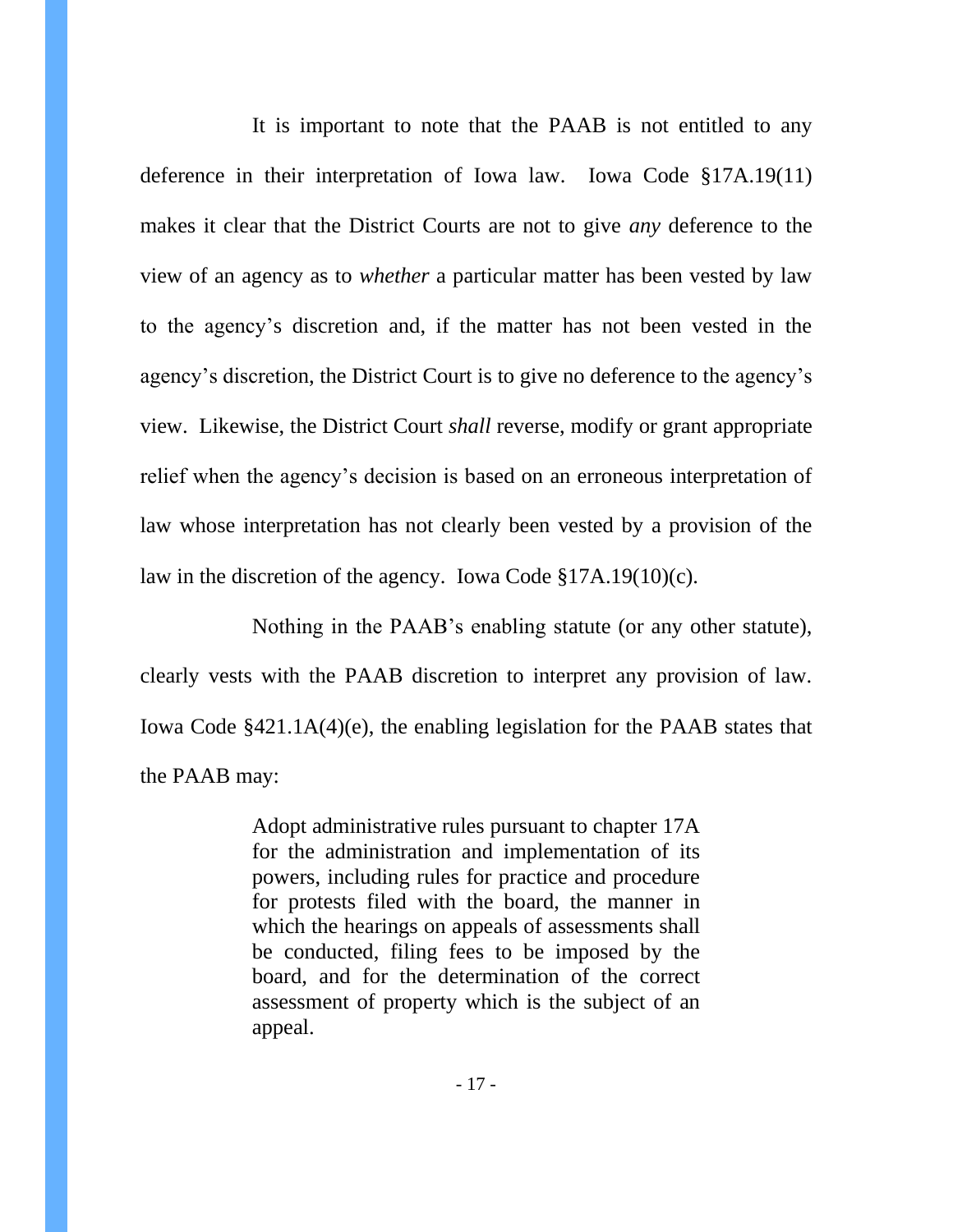Even a cursory reading of the statute shows that the legislature did not vest with the PAAB any discretion to interpret Iowa law. Further, Iowa Courts have found the Worker's Compensation Division (clearly an administrative agency) is not entitled to such deference. *See, e.g., Mycogen Seeds v. Sands,* 686 N.W. 2d 457 (Iowa 2004). This decision was made even though the Iowa Workers Compensation Division has far broader authority than the PAAB, having been authorized to "Adopt and enforce rules necessary to implement this chapter and [the other worker's compensation statutes]". Iowa Code §86.8(1).

Clearly, the PAAB has not been clearly granted the authority to interpret law in its enabling legislation, and their decisions are not entitled to any deference. Even if they were, the meaning of Iowa law is always a matter for the Court to determine. *Iowa Ag. Const. Co., Inc. v. Iowa State Bd. of Tax Review,* 723 N.W. 2d 167 (Iowa 2006).

Although the PAAB may use its experience, technical competence and specialized knowledge when evaluating evidence, the United States Supreme Court cautioned in *Dickinson v. Zurko*, 527 U.S. 150, 162, 119 S.Ct. 1816 (1999) that "at the same time the Court has stressed the importance of not simply rubber-stamping agency fact finding". (citing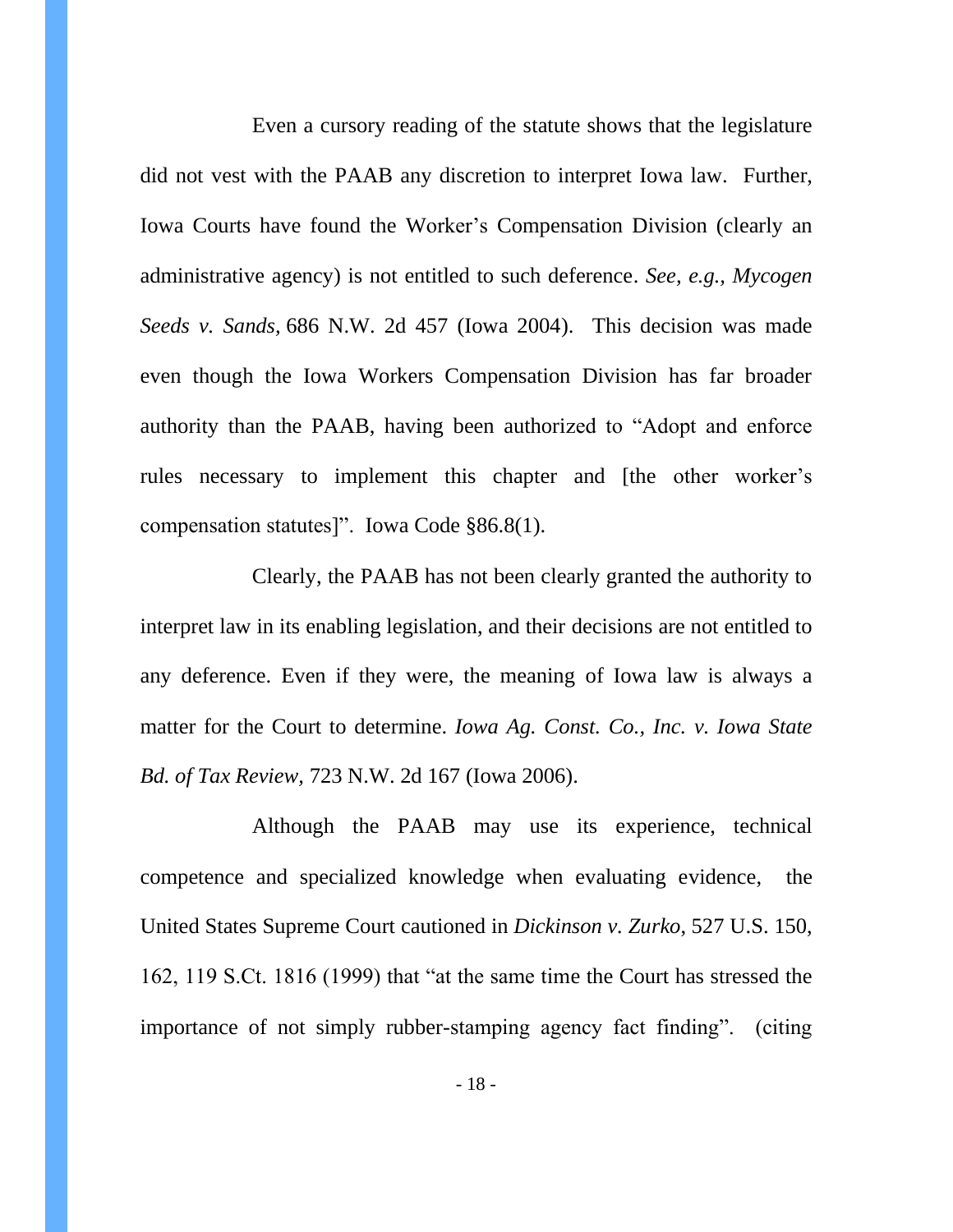*Universal Camera v. National Labor Relations Board*, 340 U.S. at 490 (1951). Not surprisingly, Chapter 17A requires all agencies, including the PAAB, to set forth its findings of fact (and law). Iowa Code §17A.16(1). Findings of fact, if set forth in statutory language, must be accompanied by a concise and explicit statement of underlying facts supporting the findings. *Id.* Likewise, any decision must include an explanation of why the relevant evidence in the record supported each material finding of fact. *Id*.

To the extent the PAAB took official or judicial notice of any facts within its specialized knowledge, Iowa Code §17A.14 required the PAAB to notify the parties either before or during the hearing. Thus, if the PAAB was relying on any expertise, technical competence or specialized knowledge, it had to say so, set forth the basis for the same and explain how the same affected its findings. *See, also*, Iowa Code §17A.12(8)(all findings of fact shall be based solely on the evidence in the record and on matters officially noticed in the record). Simply put, for an agency's factual finding to be binding on appeal, there must first be a factual finding explained in the record.

Iowa Code §17A.19(8)(n) also authorizes relief from agency action that is unreasonable, arbitrary or capricious, an abuse of discretion or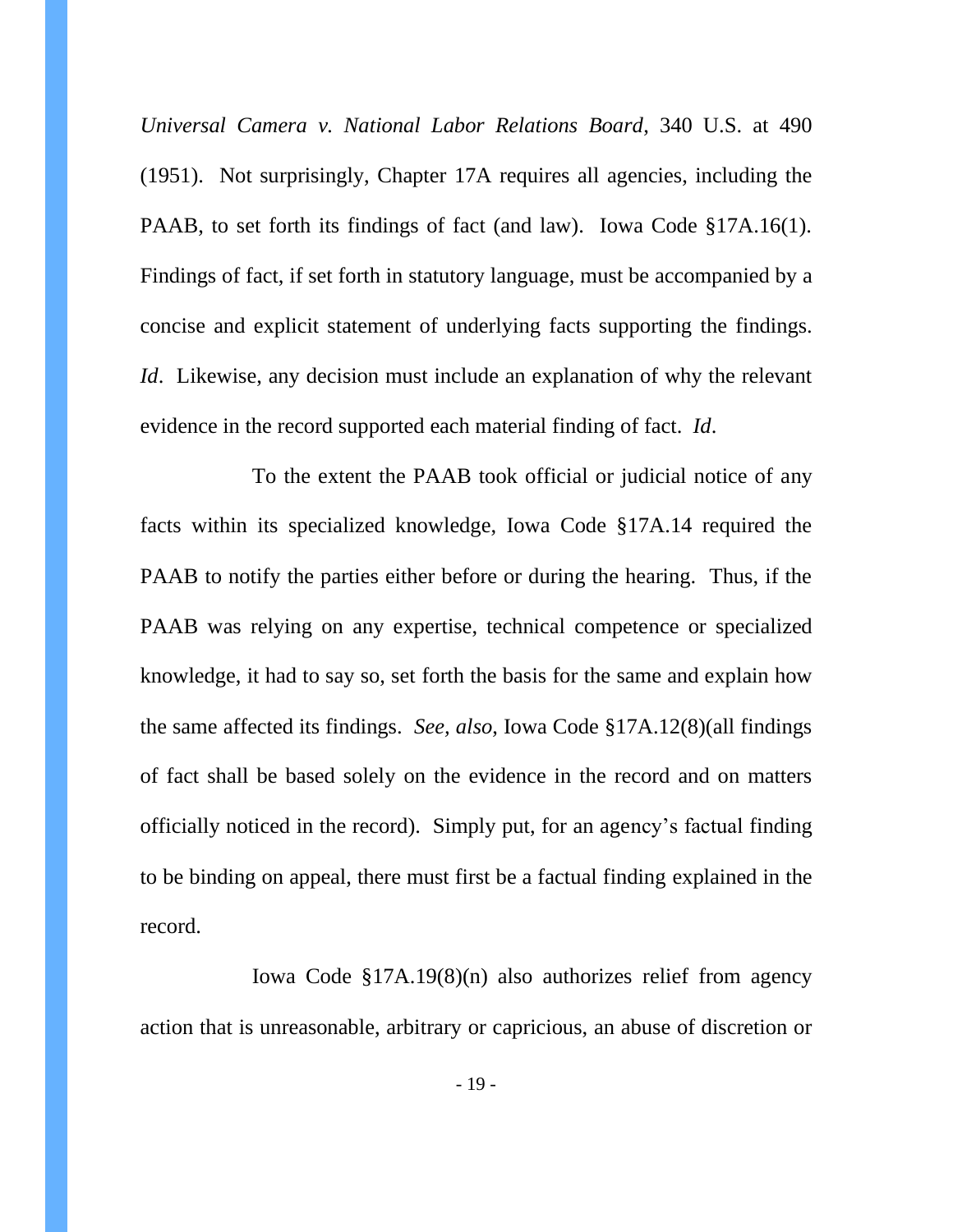a clearly unwarranted exercise of discretion. An agency's action is arbitrary or capricious when it is taken without regard to the law or facts of the case, or taken without regard to established rules or standards. *Soo Line R.R. v. Iowa Dept. of Transp*., 521 N.W.2d 685, 688-89 (Iowa 1994); *Barnes v. Iowa Dept. of Transp.*, 385 N.W.2d 260, 262 (Iowa 1986). Agency action is unreasonable when it is clearly against reason and evidence. *Id*. An abuse of discretion occurs when the agency action rests on grounds or reasons clearly untenable or unreasonable. *Schoenfeld v. FDL Foods, Inc.*, 560 N.W.2d 595, 598 (Iowa 1997). An abuse of discretion is synonymous with unreasonableness, and involves lack of rationality, focusing on whether the agency has made a decision clearly against reason and evidence. *Id*.

Moreover, the grounds and rationale of an administrative body must be articulated by that body itself, *not by its attorneys or the reviewing court. See, e.g., United States v. L.J. Garner, 767 F.2d 104, 116-17 (5<sup>th</sup> Cir.* 1985) (emphasis added). Post-hoc explanations provided by counsel or the agency cannot supply grounds for review by a reviewing court. *Id*. This means that the PAAB's decisions must be judged by the explanations given at that time, not what the PAAB could have done, might have done or would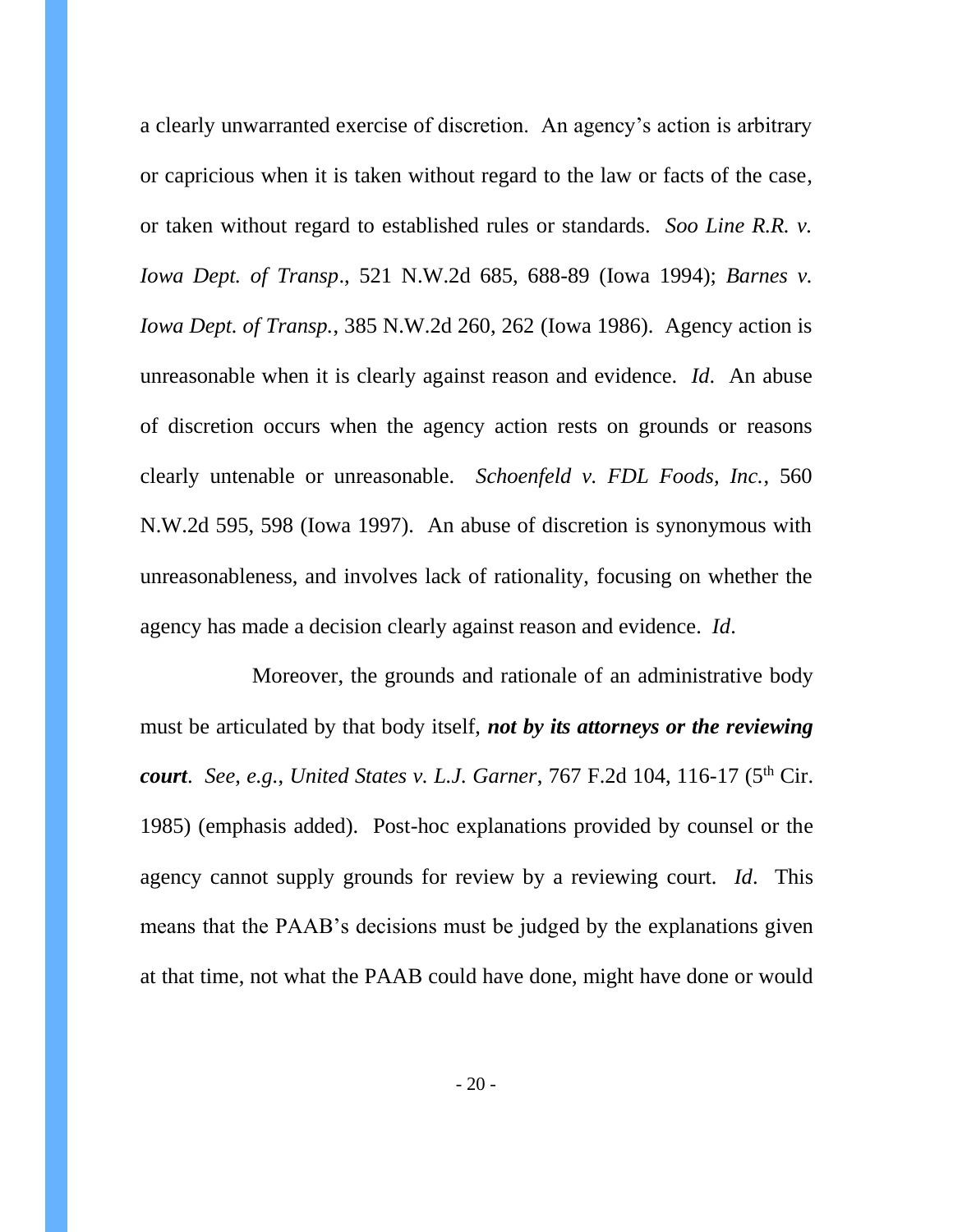do if given a second chance, or by post-hoc rationalizations from its attorneys.

Finally, this Court is bound by the agency's findings of fact if supported by substantial evidence *Excel Corp. v. Smithart,* 654 N.W.2d 891, 896 (Iowa 2002); Iowa Code § 17A.19(10)(*f* )). In contrast, the Court is not bound by the agency's interpretation of the law and may substitute its interpretation for the PAAB's. *Clark v. Vicorp Rests., Inc.,* 696 N.W.2d 596, 604 (Iowa 2005)).

# **II. STATELINE'S ARGUMENT THAT THE DISTRICT COURT LACKS JURISDICTION TO HEAR THE BOARD'S CROSS APPEAL IS WITHOUT MERIT.**

Stateline first argues that the District Court erred when it found that it had jurisdiction to hear the cross appeal filed by the Board. Stateline's entire argument is based upon language in Iowa Code §17A, which provides for appeals of contested administrative decisions, and requires that an appeal be filed within 20 days of the final decision of the Property Assessment Appeal Board (the "PAAB"). Specifically, Stateline relies upon *City of Hiawatha v. City Development Board*, 609 N.W. 2d 532, 537 (Iowa, 2000) for the proposition that following a contested hearing, if a party wishes to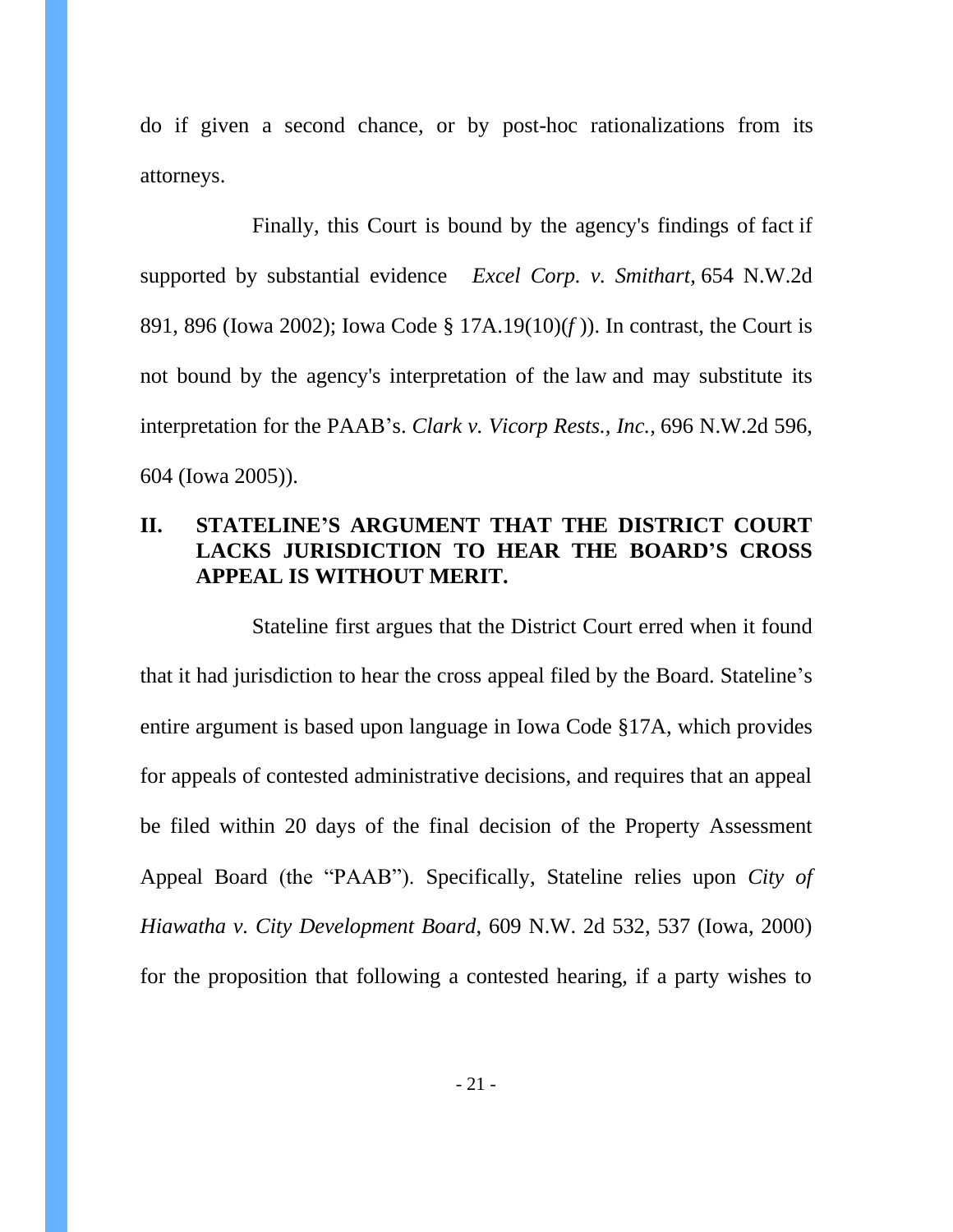appeal (or cross appeal) it must do so within the 30 days, or lose its appeal rights, because it has failed to invoke the jurisdiction of the Court.

This is contrary to Iowa law in the appeal of a contested case hearing like the case at bar. Unlike the parties in *City of Hiawatha*, this matter is a review of agency action in a contested case. When there is a review of such a contested action, Iowa Code section 17A.19(2) states that "Any party of record in a contested case before an agency wishing to intervene and participate in the [judicial] review proceeding must file an appearance within forty-five days from the time the petition is filed."

Iowa Courts have rejected the very argument advanced by Stateline in *Doerfer Div. of CCA v. Nicol*, 359 N.W.2d 428, 436-37 (Iowa 1984), where after a contested hearing resulted in an agency decision, one of the parties contended that the Court didn't have jurisdiction on one of the opposing party's claims, because they didn't file a petition within the 30 days set forth in the statute. The Court rejected this argument, and stated that the right of intervention permitted the non-appealing party to fully participate, noting to accept the argument now advanced by Stateline "would require *all* parties adversely affected by final agency action in a contested case to file a *petition,* setting out duplicative information, within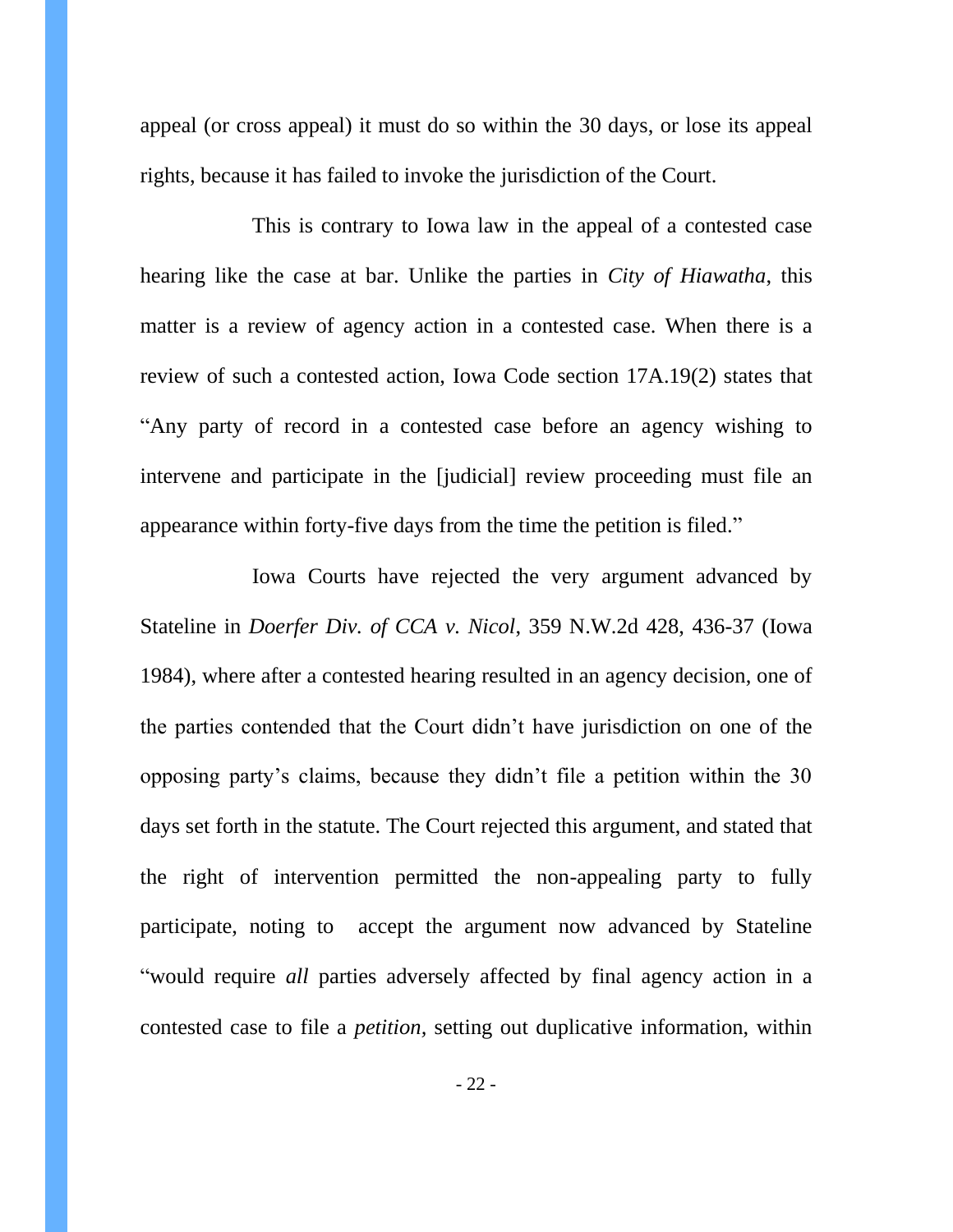thirty days. By waiting until the thirtieth day before filing, one party could strip other parties, dissatisfied with the decision but nonetheless willing to acquiesce, of any opportunity for affirmative relief. Such a theory finds no support in our law or in sound public policy." *Id.* at 428*.* This is precisely what has occurred in this case, and precisely the result that Stateline is advocating.

It should be noted that in Stateline's appeal to the District Court, they did not include the Board as a party or give notice that they filed an appeal to the Board, only giving notice to the PAAB. (See Stateline's Notice of Appeal filed March 17, 2016). The Board did not have knowledge of Stateline's appeal until after the March 20, 2016 deadline had passed. Stateline filed its appeal 3 days before the deadline, but provided no notice to the Board, and are now claiming that the Board's failure to respond to their appeal before knowing it existed removes its claims from the Court's jurisdiction. As such, they are attempting to strip a party "dissatisfied with the decision but nonetheless willing to acquiesce, of any opportunity for affirmative relief" because they didn't file within the deadline because they had no knowledge of Stateline's appeal. The *Doerfer* Court rejected this outcome, instead finding that the language of Iowa Code section 17A.19(2)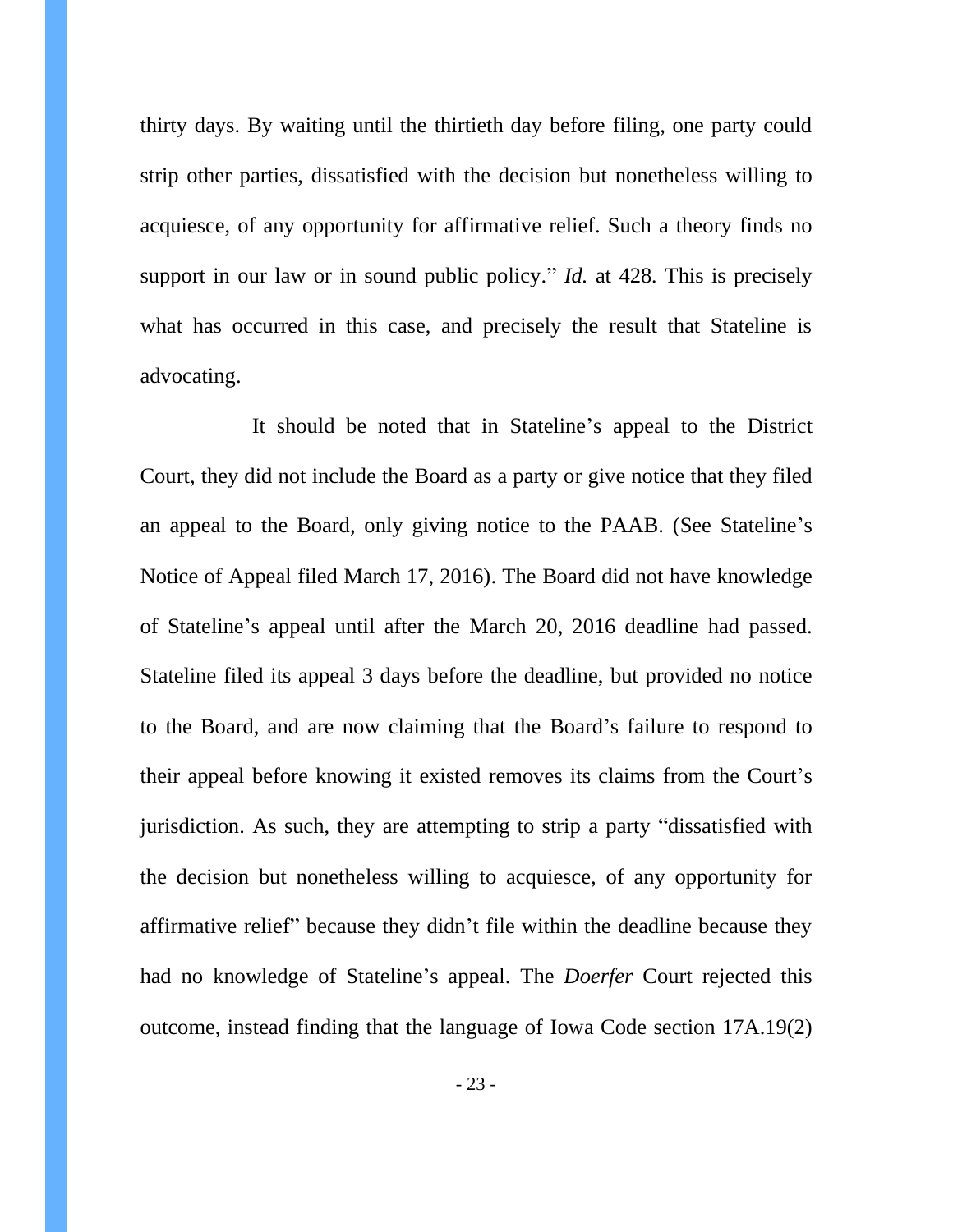providing that any party of record in a contested case before an agency wishing to intervene and participate in the judicial review proceeding can do so by filing an appearance, and with that, the intervening party is entitled to "join with the plaintiff or defendant or claim adversely to both." *Id.* at 429.

The "join with the plaintiff or defendant or claim adversely to both" language from the *Doerfer* decision also makes Stateline's argument that this Court cannot hear the Board's issues on cross-appeal because they are simply an "intervening party" equally irrelevant. The law on this issue is clear. Stateline's arguments are directly contrary to established precedent and Iowa statutory law, and should be ignored by this Court.

# **III. CLAIMS FOR EXEMPTION ARE STRICTLY SCRUTINIZED UNDER IOWA LAW, WHICH PREVENTS EXEMPTION OF ANY PROPERTY LISTED ON THE ASSESSOR'S CARD WHICH WAS INCLUDED PURSUANT TO THE IOWA REAL PROPERTY APPRAISAL MANUAL.**

Stateline argues that the Court should interpret their exemption claim "broadly" (Stateline's Brief, pg. 38). This is contrary to well-established Iowa law. In an exemption appeal the burden is upon one claiming tax exemption to show that the property falls squarely within the exemption statute. *Stateline v. Board of Review of Union County, Iowa*, 500 N.W.2d 14 (Iowa 1993); *Bethesda Foundation v. Board of Review of*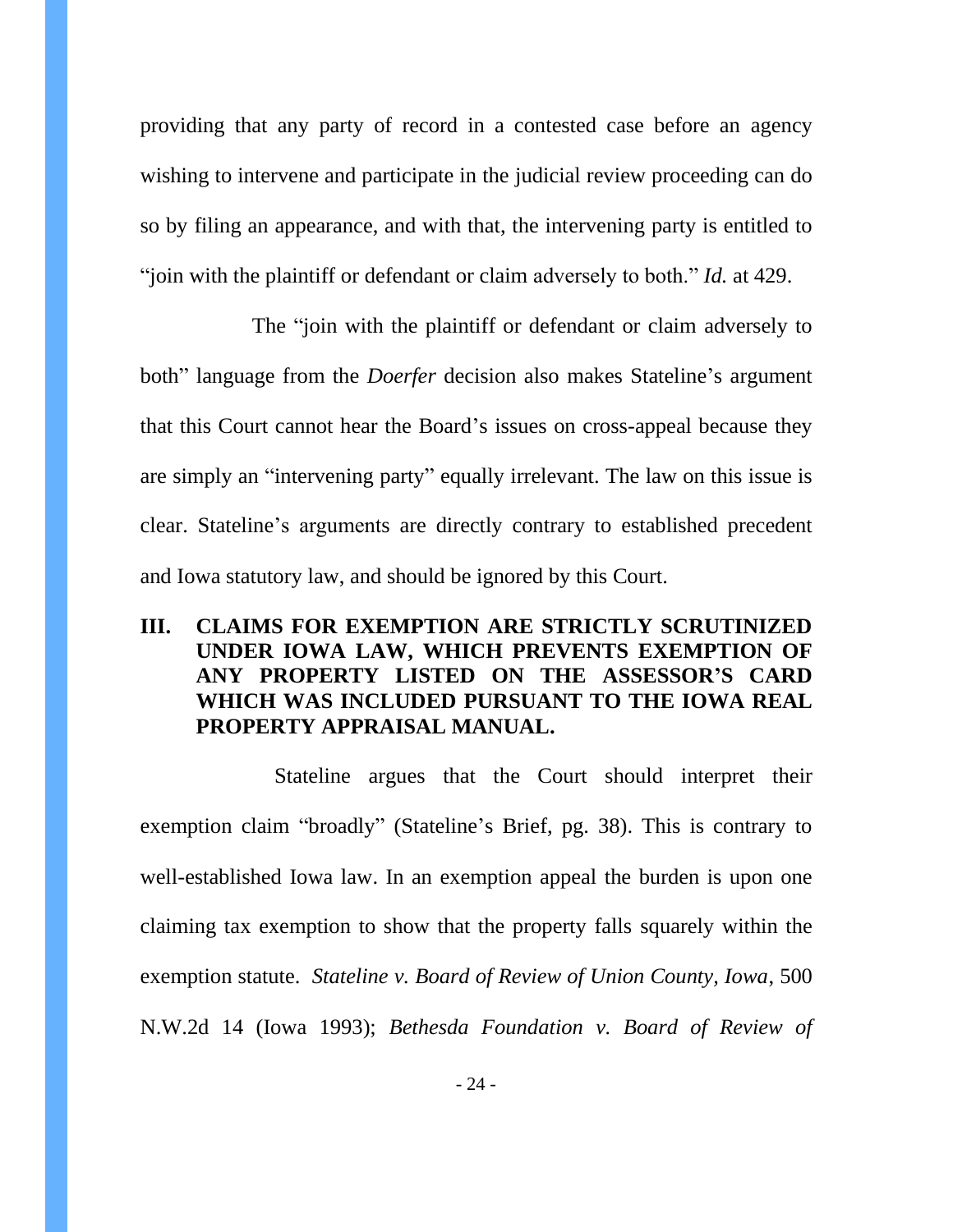*Madison County*, 453 N.W.2d 224 (Iowa App. 1990); *Mayflower Homes v. Wapello County Bd. of Review*, 472 N.W.2d 632, 634 (Iowa App. 1991). Statutes exempting property from taxation must be strictly construed, and if there is any doubt upon the question, it must be resolved against exemption and in favor of taxation. *Dow City Senior Citizens Housing, Inc. v. Board of Review of Crawford County*, 230 N.W.2d 497 (Iowa 1975).

The majority of this property is already exempt from taxation. The total cost of the improvements on the property was over ten million dollars, and the assessed value is \$4.2 million. In other words, the majority of this property has already been exempted from taxation. Stateline urges the Court to take a broad view and apply it everything they consider machinery. This is directly contradictory to established Iowa law, and is asking the Court to overrule precedent established over multiple cases over several decades.

Stateline argues that there is no authority that addresses the issue as to what is or is not "machinery used in a manufacturing establishment" in the context of a feed mill under Iowa law. That is incorrect - that authority is the Iowa Real Property Appraisal Manual (the "Manual"). The Manual provides what is to be assessed (and of equal importance, what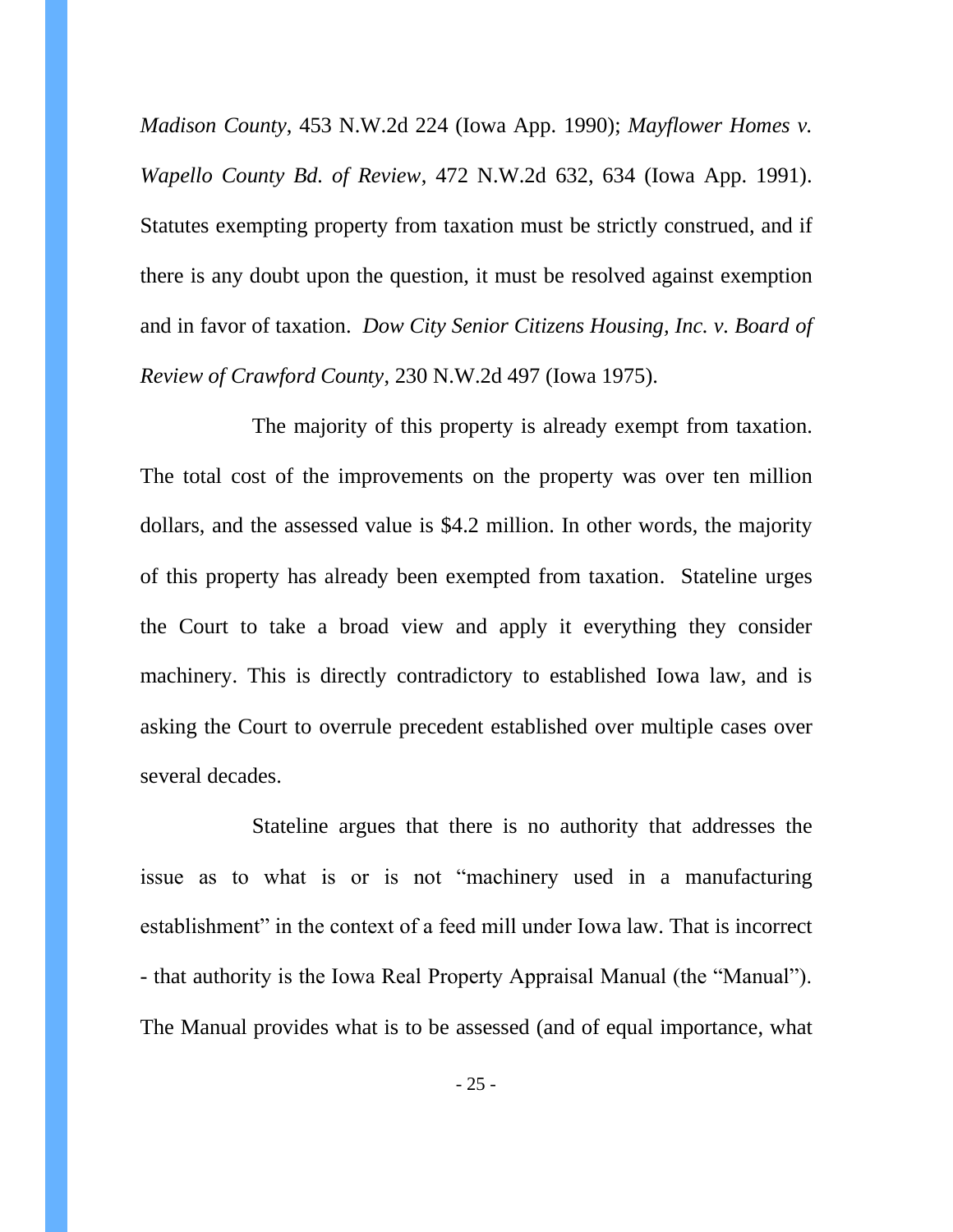is not to be assessed) when valuing feed mills for assessment purposes. Specifically, the Manual drafted by the Iowa Department of Revenue discusses what is included in valuing a feed mill. The undisputed evidence is that all property included in the assessment was property that the Manual (and therefore, the Department of Revenue) stated should be included in value when assessing the property. (App.pp. 1103-1104). Nothing included in the assessment contradicted the instructions in the Manual. *Id.* 

The use of the Manual in valuing property is required by Iowa Statute. Specifically, Iowa Code §421.17(17) requires that the Department of Revenue "prepare and issue a state appraisal manual which each county and city assessor shall use in assessing and valuing all classes of property in the state". As such, the assessor has a clear directive from the legislature to follow the Manual in determining what is or isn't exempt property when assessing feed mill. The inclusion of this property in the Manual is the Department of Revenue stating its position of what it considers non-exempt real property.

The undisputed evidence at trial was that the assessment contains only property the Manual indicated should be assessed. (App.pp. 1103-1104). Under the circumstances, there is no precedent that supports the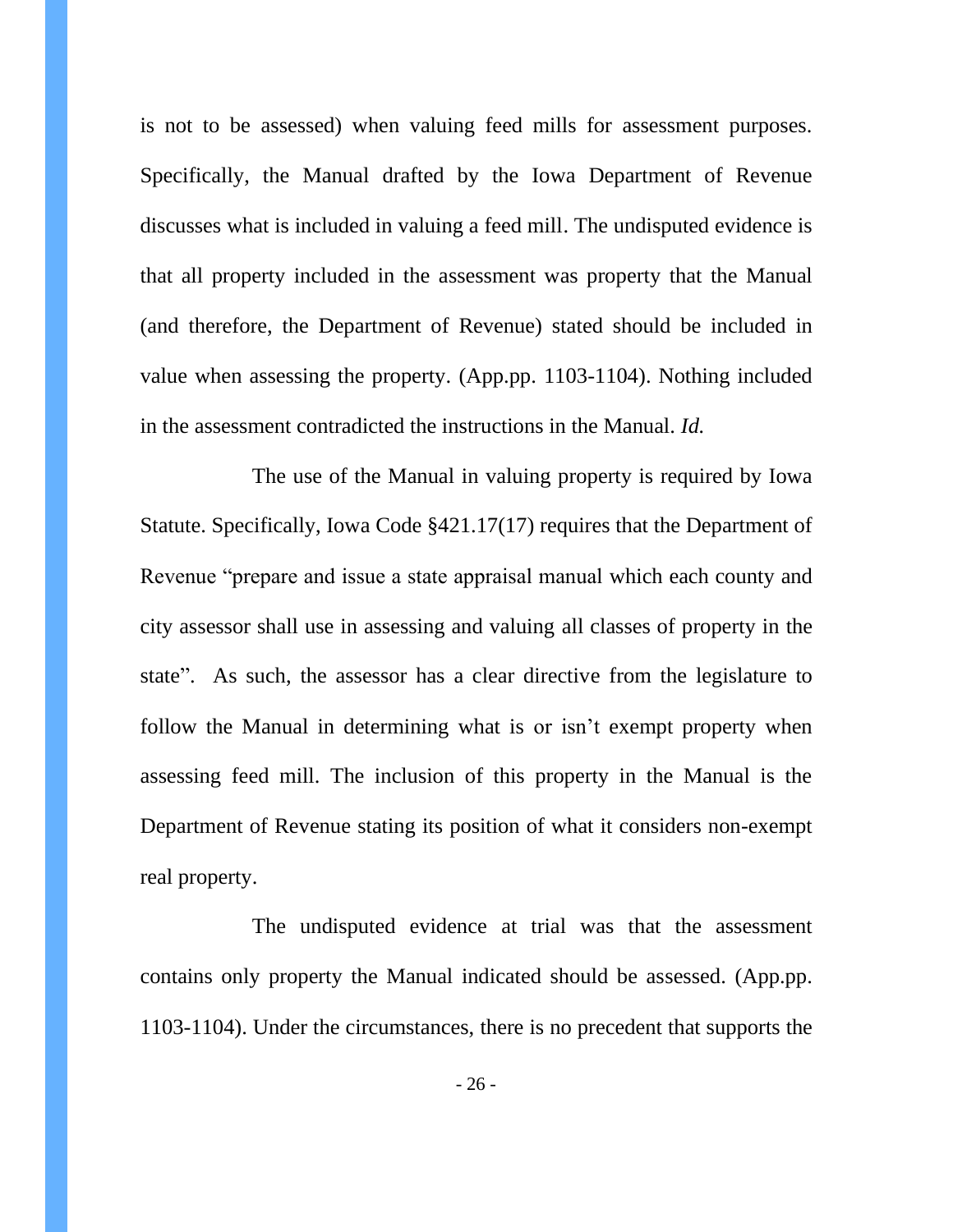'expansive' interpretation of what should be exempt, but there is clear and unambiguous authority supporting valuing the property as urged by the Board. Under the clear requirements of Iowa law, all doubt should be resolved in favor of taxation, and Stateline's claims must fail.

# **IV. THE DISTRICT COURT'S RULING THAT THE PAAB'S FINDING THAT STATELINE FAILED TO PROVIDE RELIABLE EVIDENCE OF VALUE OF THE ALLEGEDLY EXEMPT PORTIONS OF THE FEED MILL AND THE GRAIN BINS WAS A FINDING OF FACT THAT SHOULD NOT BE DISTURBED BY THE COURT**.

Stateline seeks to have the Court re-weigh the determination of the credibility of their evidence presented by expert witnesses. This is not a proper role for the Court when hearing an administrative review. A determination of the credibility of a witness is a finding of fact, and should be given deference, and not upset unless they are not supported by substantial evidence. *Christiansen v. Iowa Bd. of Educ. Examiners*, 831 N.W.2d 179, 192 (Iowa 2013). As such, credibility determinations are findings of fact, and should be given the deference any other finding of fact would on this type of appeal.

After considering all of the testimony, evidence, and arguments, the PAAB concluded that Stateline's expert did not provide an accurate value of the property Stateline believes to be exempt. (App.p.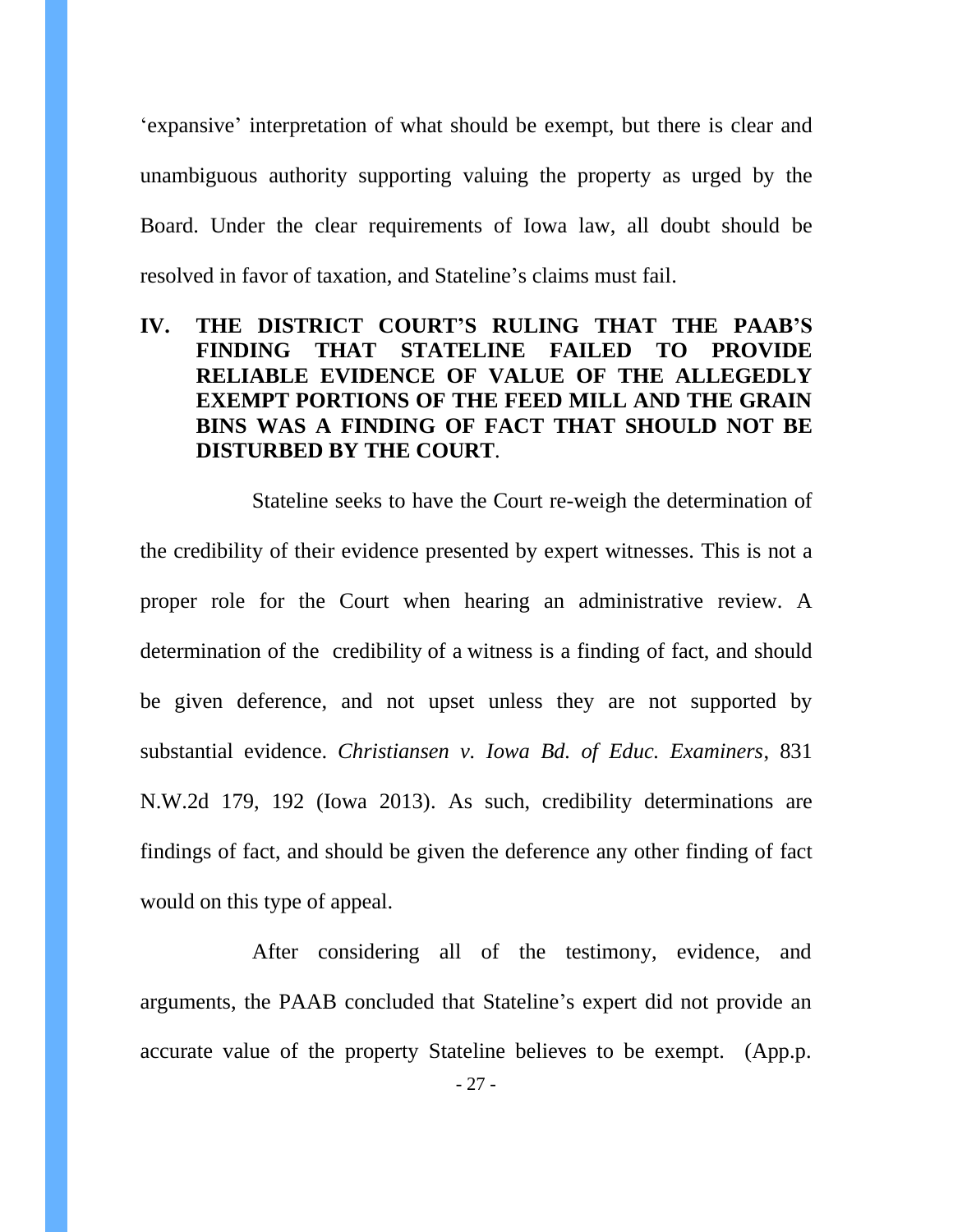1168). Specifically, the PAAB noted the failure to account for site work and other costs associated with constructing the non-exempt foundations, and that his calculations were based upon a lower replacement cost than the actual construction costs of the facility.

Stateline's argument on this issue is nothing but recitations of the opinion of its expert. This is of no help to the Court. When reviewing an appeal, this Court is bound by the agency's findings of fact "if supported by substantial evidence in the record as a whole." *Excel Corp. v. Smithart,* 654 N.W.2d 891, 896 (Iowa 2002); Iowa Code §17A.19(10)(*f* )). The question on appeal is not whether the evidence supports a different finding than the finding made by the PAAB, but whether the evidence supports the findings that were actually made. *St. Luke's Hosp. v. Gray,* 604 N.W.2d 646, 649 (Iowa 2000)). In the present case, the PAAB's ruling clearly shows the factual basis for the finding that Stateline's evidence of value on these subjects was found not credible, and this factual finding clearly meets the "substantial evidence" standard required to uphold its findings.

**V. EVEN IF STATELINE ESTABLISHES THAT SOME OF ITS PROPERTY IS EXEMPT, ITS APPEAL CANNOT SUCCEED UNLESS IT CARRIES THE BURDEN OF PROVING THE VALUE ABSENT THE EXEMPT EQUIPMENT**.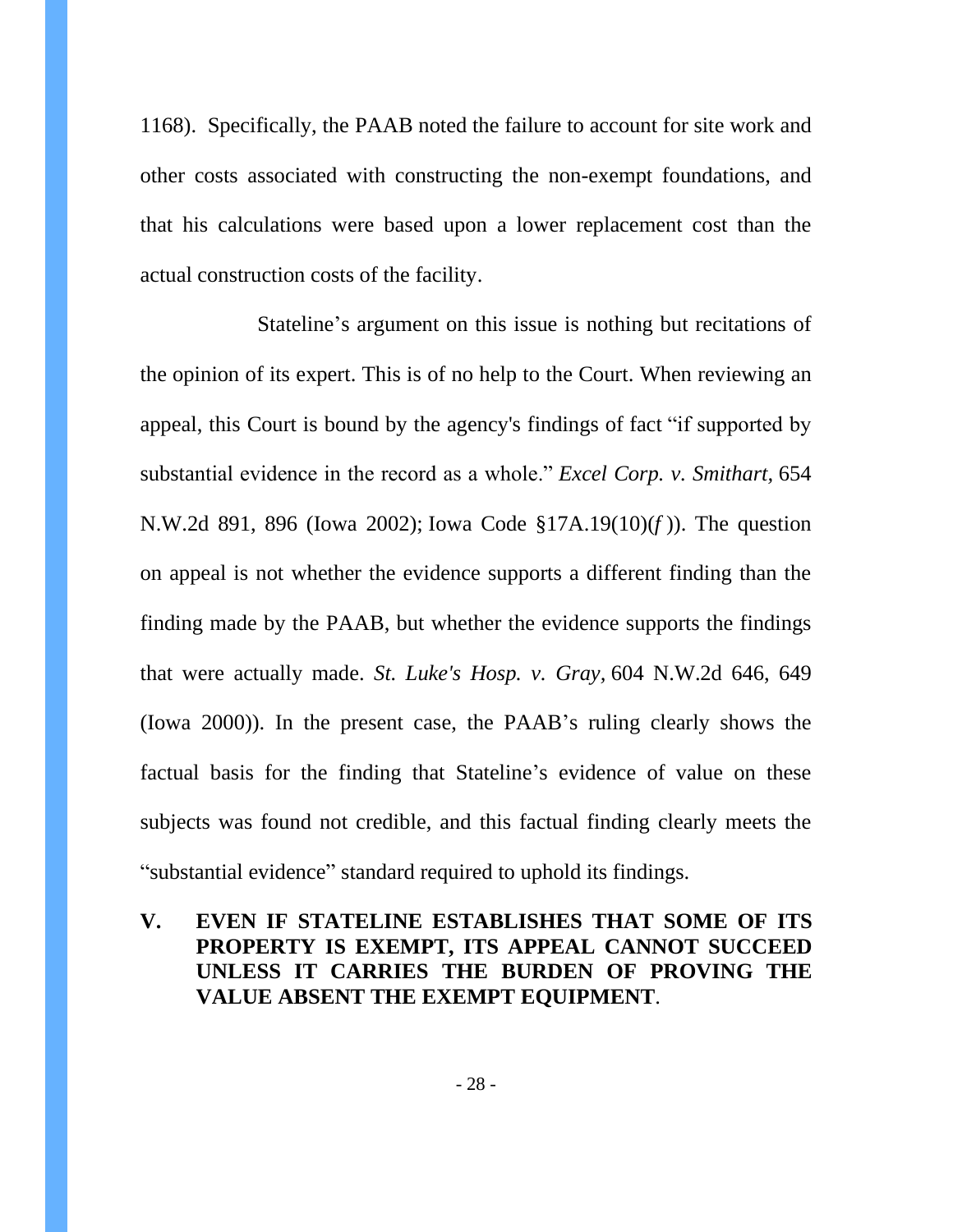Iowa law requires a taxpayer claiming its assessed value includes value of property that is not taxable, must show the value of the property independent of the exempt property. *See, e.g. White v. Board of Review of Polk County* 244 N.W. 2d 765 (Iowa 1976); *Deere Manufacturing Co. v. Zeiner*, 78 N.W. 2d 527 (Iowa 1956) (taxpayer's argument that assessment includes buildings and other property that no longer exist insufficient evidence to establish value of property).

The above-listed authorities all contain a situation where a taxpayer is asking to have a portion of assessed value removed because it is not taxable (or, in the case of *White*, no longer exists). The Courts in these cases have refused to deviate from the position set forth in *White* (the taxpayer was seeking to have \$25,000 removed from its assessment, which was the value assigned to a building that had been torn down prior to the assessment date and was no longer present on the property). The *White* court refused to let the taxpayer simply "accept the assessor's value" and remove the value on the property card assigned to that component, instead ruling that the taxpayer must prove the value of the property independently. *Id.*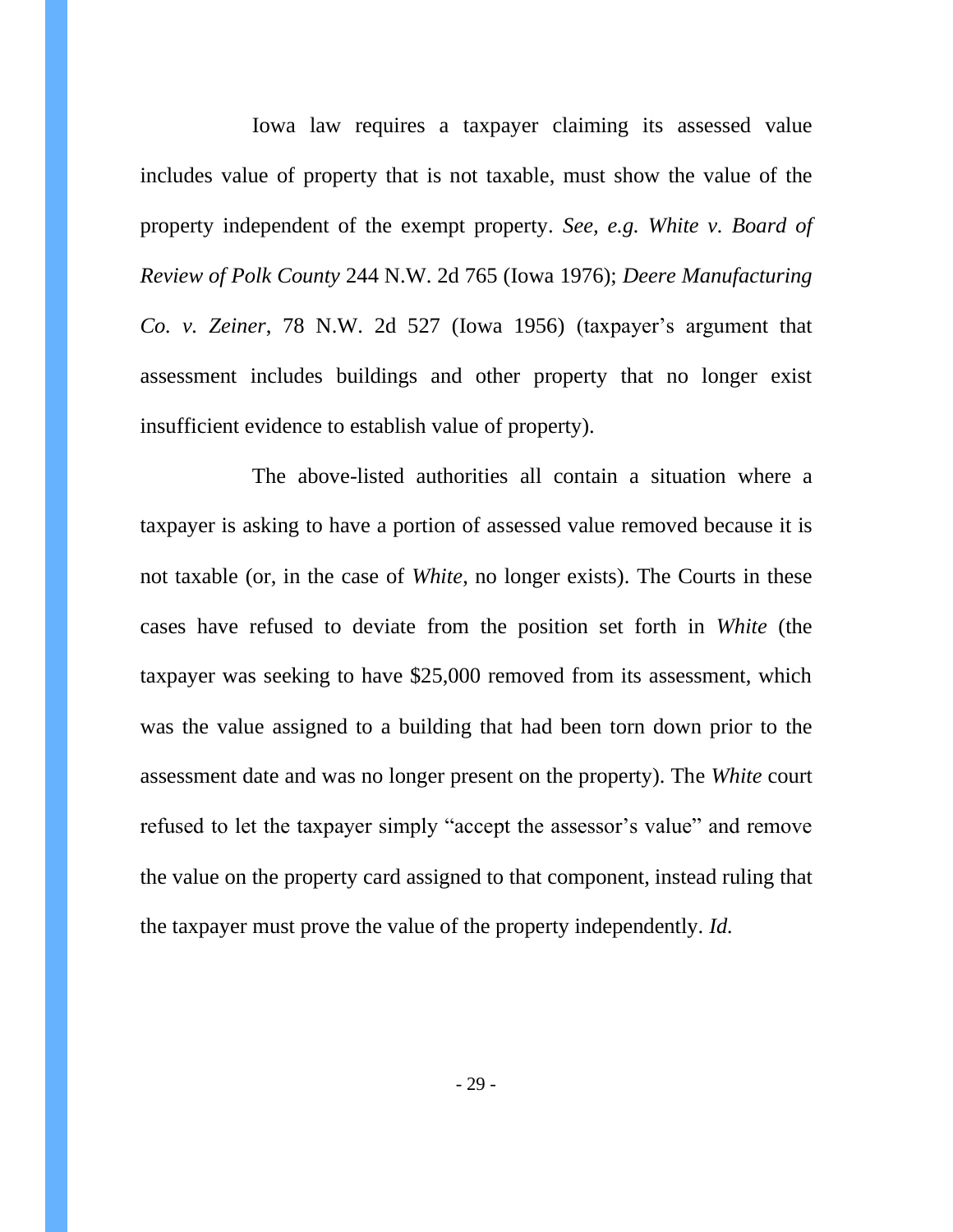This position is best illustrated by the recent case that was a different appeal from the PAAB regarding the value of equipment claimed to be exempt, *Wendling Quarries v. Property Assessment Appeal Board*, 865 N.W. 2d 635 (Iowa 2015). In *Wendling*, a taxpayer arguing that a quarry scale was exempt (under a different statutory provision than the present case), had to present evidence that demonstrated the value of the portion of the scale claimed to be exempt as "equipment removed upon relocation", and the value of the non-exempt structure (specifically the concrete foundation and other supporting components that were real estate and not equipment) that made up the remainder of the scale. *Id.* at 640. The taxpayer couldn't remove the entire value the assessor had assigned to the scale, but had to provide independent evidence of the value of the equipment vs. the taxable property. In short, the *Wendling* Court shows that Stateline's approach of 'just subtract from the assessed value' cannot be used to establish value in these circumstances. It is further relevant that the present dispute involves (in part) the assessment of truck scales that are similar in function and construction to a quarry scale. It is not in dispute that the scales exempted by the PAAB decision in the present case contain a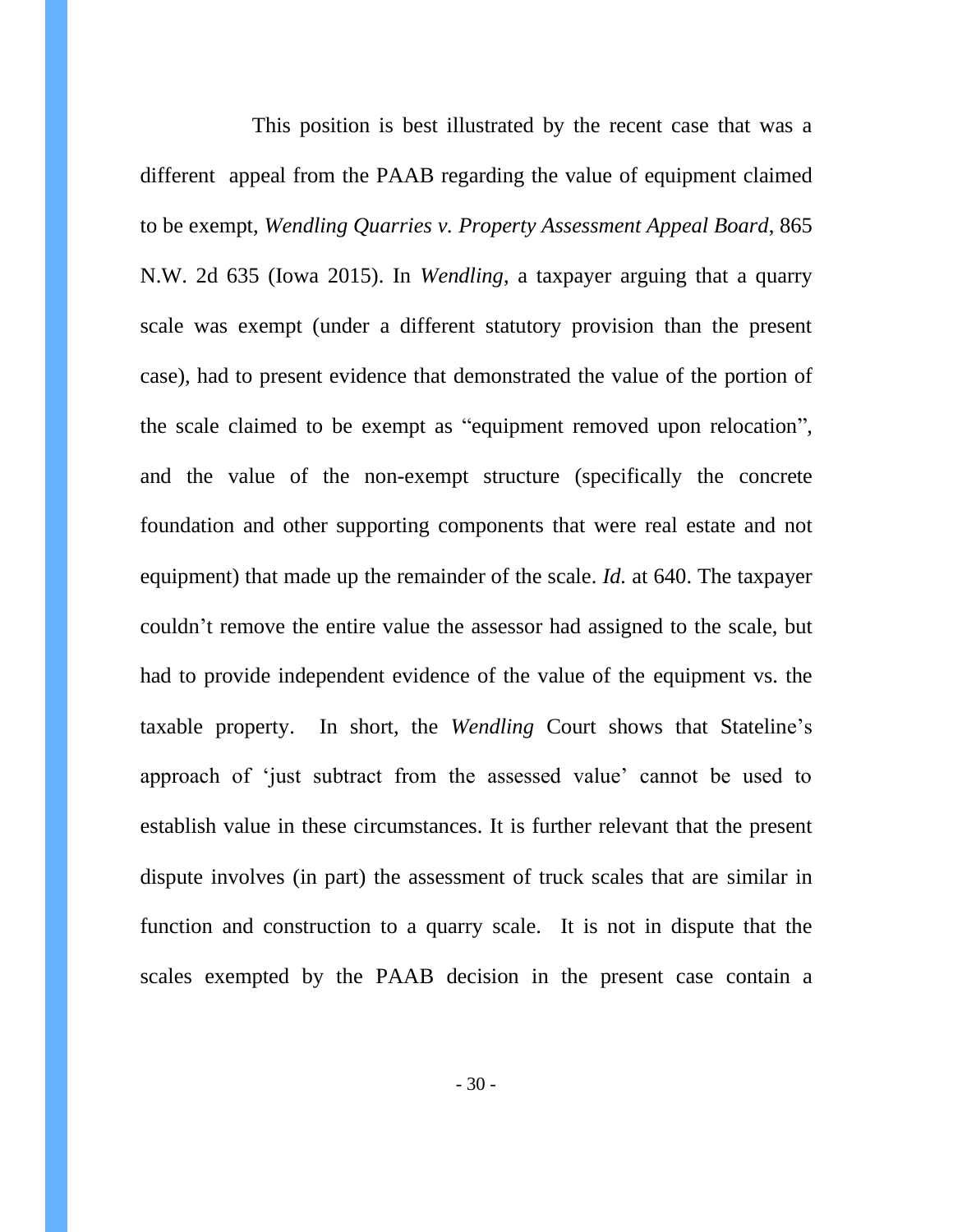concrete foundation and that no evidence was provided for the value of the clearly taxable components.

In its evidence, that is precisely what the taxpayer did through its witness Don Vaske. Mr. Vaske assigned values by simply taking the assessed value of a component, and calling a percentage of the assessment "equipment" vs. "real estate". There was no independent analysis of the costs of the construction (terrifically relevant given the fact that the assessment in question is the first one after the construction of this property). There was no evidence of any of the value of the equipment, no evidence of the value for the underlying real property.

Stateline's evidence of value fails to meet Iowa law requirements. It is the result of simply taking the assessed value, and either subtracting the assessed value for that component of the overall property, or calculating a value based upon the percentage of the assessed value for a component of the subject property. There was no independent evidence of any of the value of the equipment, no evidence of the value for the underlying ground (Stateline said they "accepted" that number), or any adjustment for differences between the cost of construction and the replacement cost new calculated by the assessor. Stateline's analysis doesn't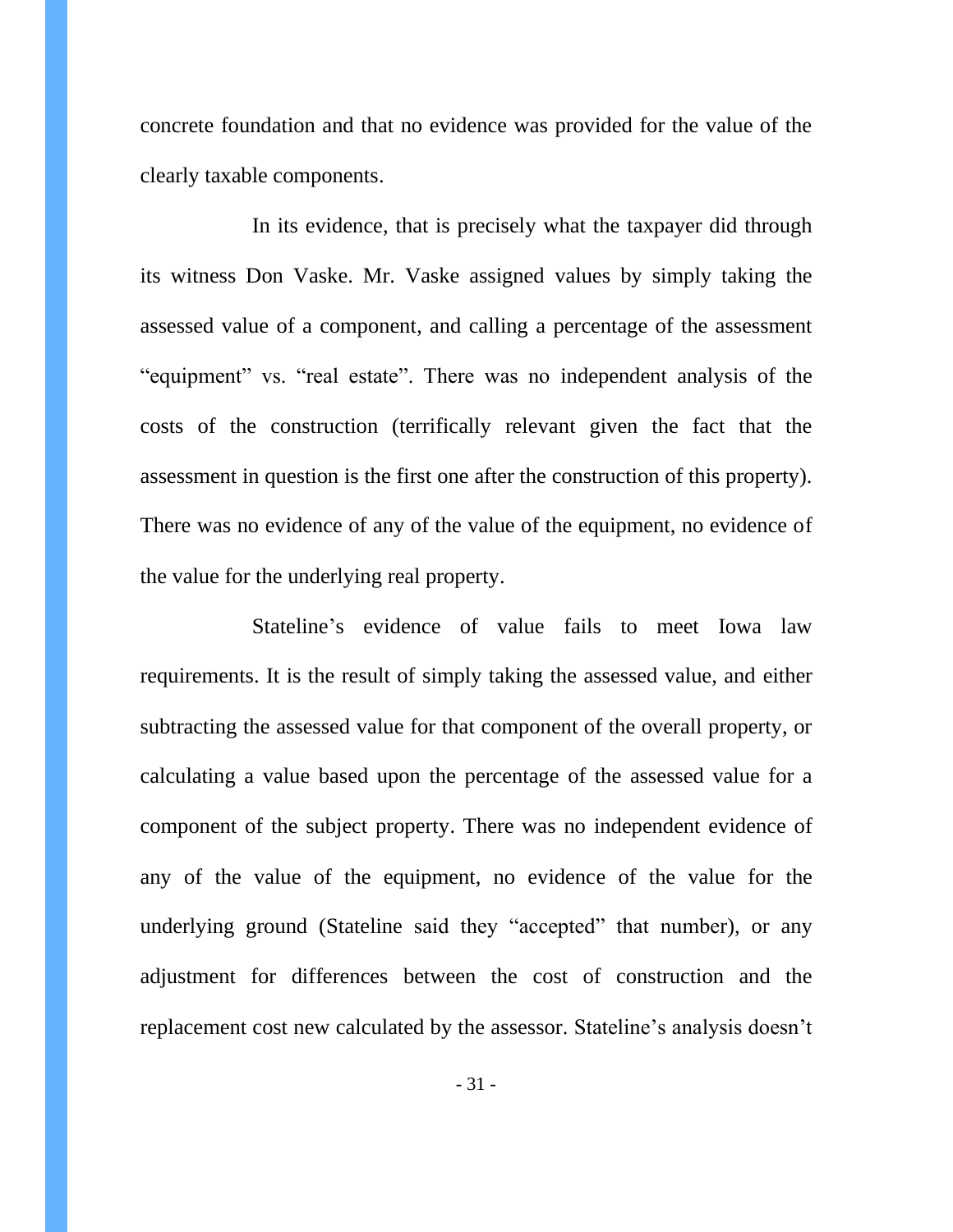reflect actual value of the property, and their approach of attacking only components of the assessment, while offering no evidence of overall value is contrary to Iowa law.

Stateline is, in essence, trying to use the assessor's numbers to prove the assessor's numbers are wrong, "accepting" parts of the assessment (that don't reflect actual replacement costs) and asking that other parts be removed, without providing any independent evidence of the value of the property. This is circular reasoning, and provides no guidance as to the actual value of the property. Given this failure of proof, Stateline cannot establish what the value of the property is even if they are successful in radically expanding exemptions for manufacturing facilities. As such, their claim must fail, and the Court should uphold the original decision of the Board.

## **VI. THE DISTRICT COURT'S DECISION THAT THE PAAB CORRECTLY DETERMINED THAT THE GRAIN BINS AND PROTIONS OF THE FEED MILL BUILDING WERE NOT EXEMPT EQUIPMENT WAS CORRECT**.

This matter was remanded to the PAAB to determine whether certain portions of the feed mill building (which were essentially holding bins for raw materials and/or finished product) and two exterior grain bins were equipment, and if so, what was the value of said exempt equipment.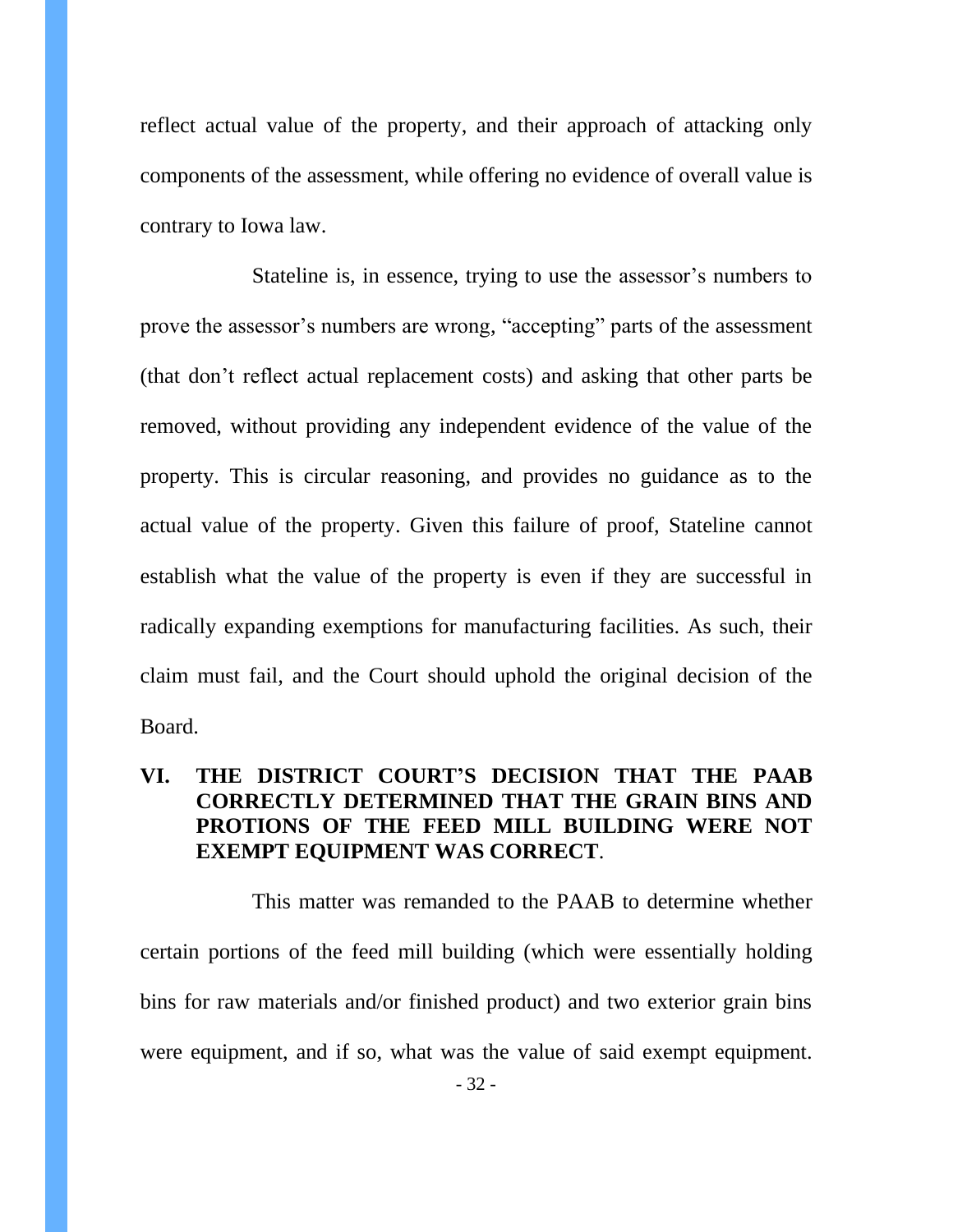The PAAB found that bins are not equipment or machinery, but rather a place to store raw materials until it is needed in the manufacturing process, and further found that Stateline failed to provide reliable evidence the value of the property it claimed was exempt.

This Court should not upset those findings. There was absolutely no evidence (or legal authority) that supported a finding that bins are equipment. In fact, on remand the PAAB specifically held (regarding the components in question) that "we do not believe any of them would commonly be understood to be machinery. Their primary purpose is to hold raw material, protecting it from the elements, until it is needed in the manufacturing process. Similarly, the large and small grain bins' primary purpose is to store raw material until it is needed in the manufacturing process." (App.p. 1167).

The PAAB's ruling is in accordance with Iowa law. Specifically, Iowa Admin. Code  $701-71.1(7)(a)(1)$  identifies and defines what is industrial real estate, and states as follows:

Industrial real estate includes land, buildings, structures, and improvements used primarily as a manufacturing establishment. …. Industrial real estate includes land and buildings used for the storage of raw materials or finished products and which are an integral part of the manufacturing establishment, and also includes office space used as part of a manufacturing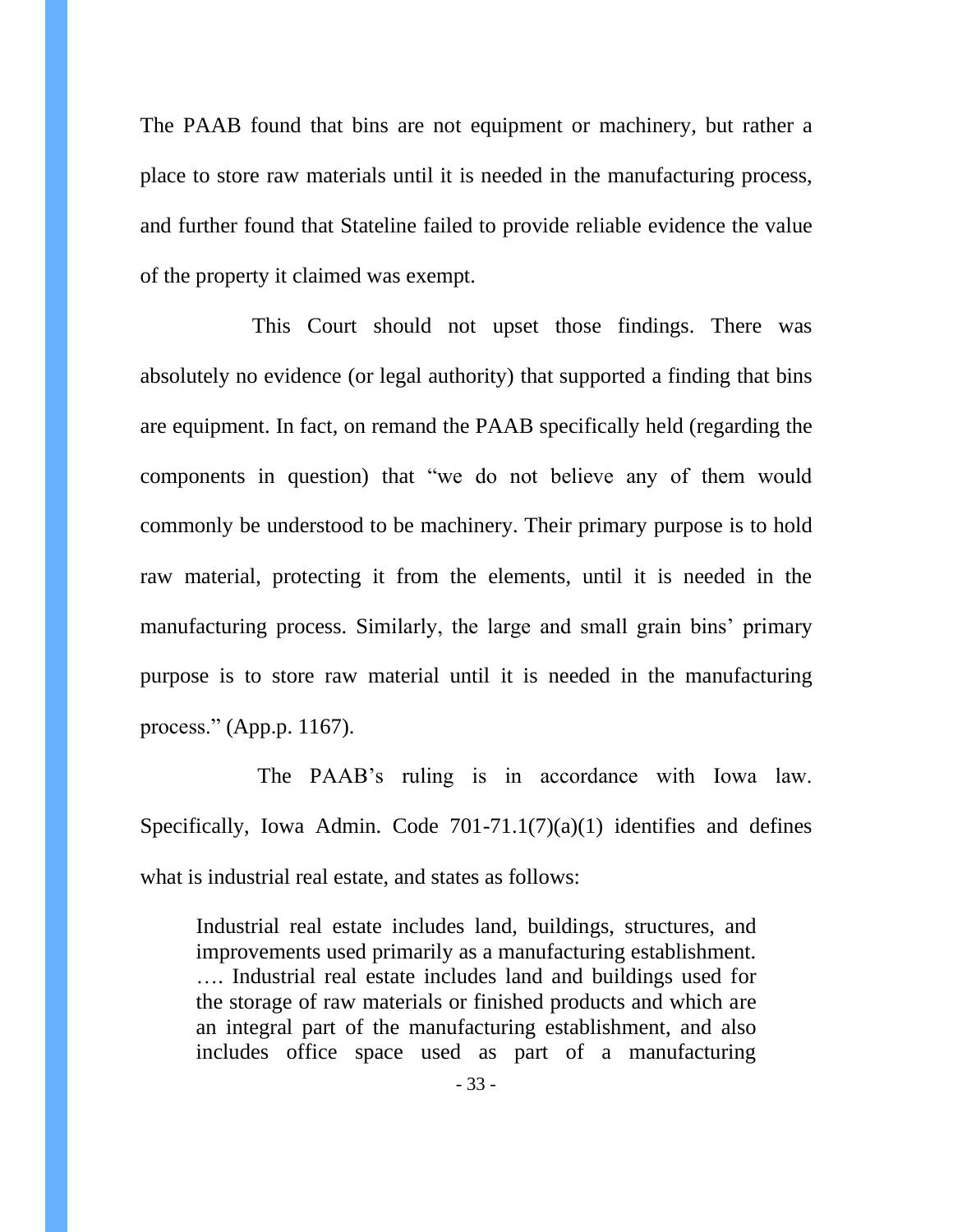establishment.

In contrast, Stateline's only authority is *Griffin Pipe Products v. Board of Review of Pottawattamie County,* 789 N.W.2d 769 (Iowa 2010), which did not address the question of what is or is not equipment used in a manufacturing facility. Given this clear authority, plus Iowa law's clear statement that exemption claims must be strictly construed, with all doubts being resolved in favor of taxability, requires this Court to leave the determination that the property found to be not equipment by the PAAB on remand to remain undisturbed.

### **CONCLUSION**

Based on the foregoing arguments and authorities, this Court should affirm the decision of the District Court.

/s/ Brett Ryan

 BRETT RYAN, #AT0006799 WATSON & RYAN, PLC 535 West Broadway, Ste. 200 Council Bluffs, IA 51503 Telephone: (712) 322-0448 Telefax: (712) 256-1545 E-mail: [bryan@watsonryan.com](mailto:bryan@cswllp.com) ATTORNEYS FOR APPELLEE/ CROSS-APPELLANT

\_\_\_\_\_\_\_\_\_\_\_\_\_\_\_\_\_\_\_\_\_\_\_\_\_\_\_\_\_\_\_\_\_\_\_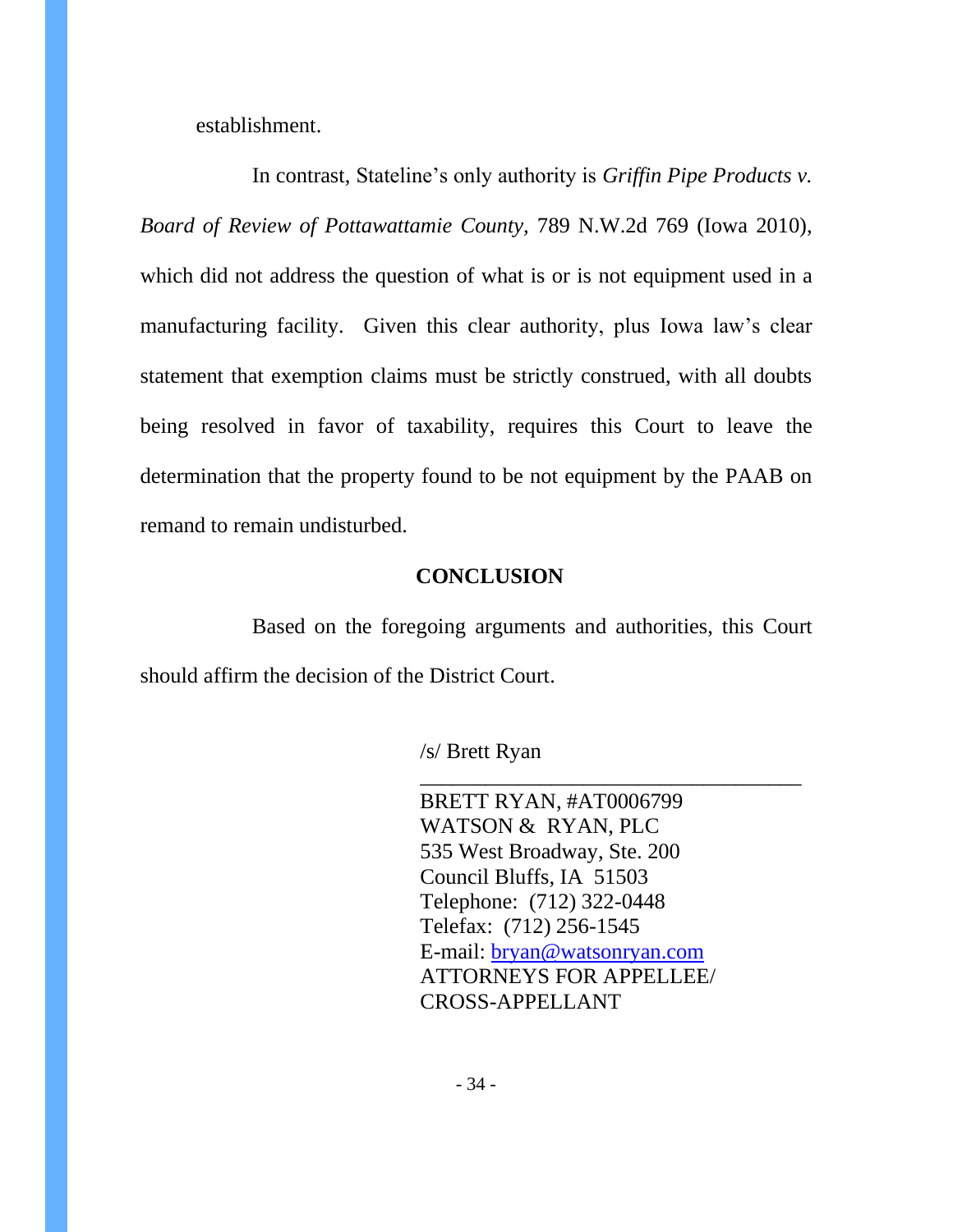### STATEMENT OF DESIRE TO BE HEARD IN ORAL ARGUMENT

Appellee hereby states that it desires to be heard in oral argument upon submission to the Supreme Court of Iowa.

> $/s/$  Brett Ryan BRETT RYAN, #AT0006799 WATSON & RYAN, PLC 535 West Broadway, Ste. 200 Council Bluffs, IA 51503 Telephone: (712) 322-0448 Telefax: (712) 256-1545 E-mail: [bryan@watsonryan.com](mailto:bryan@cswllp.com) ATTORNEYS FOR APPELLEE/ CROSS- APPELLANT

# ATTORNEY'S COST CERTIFICATE

I hereby certify that the actual cost of printing the foregoing Appellee's Proof Brief and Request for Oral Argument was the sum of \$140.00.

/s/ Brett Ryan

 BRETT RYAN, #AT0006799 WATSON & RYAN, PLC 535 West Broadway, Ste. 200 Council Bluffs, IA 51503 Telephone: (712) 322-0448 Telefax: (712) 256-1545 E-mail: [bryan@watsonryan.com](mailto:bryan@cswllp.com) ATTORNEYS FOR APPELLEE/ CROSS-APPELLANT

\_\_\_\_\_\_\_\_\_\_\_\_\_\_\_\_\_\_\_\_\_\_\_\_\_\_\_\_